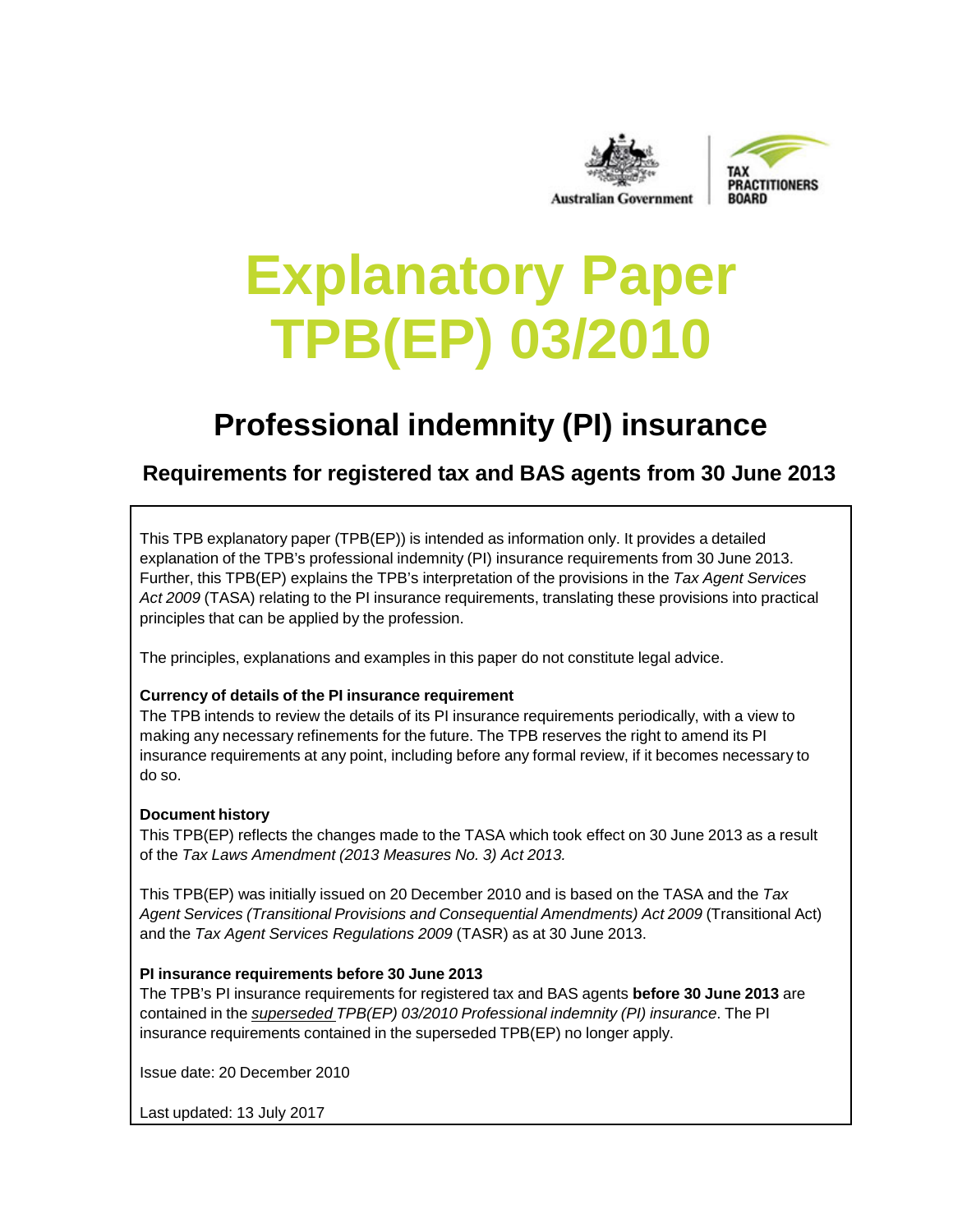

# **Table of contents**

| The requirement to maintain PI insurance that meets the TPB's requirements from 30 June 2013 3            |  |
|-----------------------------------------------------------------------------------------------------------|--|
|                                                                                                           |  |
|                                                                                                           |  |
|                                                                                                           |  |
|                                                                                                           |  |
|                                                                                                           |  |
|                                                                                                           |  |
|                                                                                                           |  |
|                                                                                                           |  |
|                                                                                                           |  |
|                                                                                                           |  |
|                                                                                                           |  |
|                                                                                                           |  |
|                                                                                                           |  |
|                                                                                                           |  |
|                                                                                                           |  |
|                                                                                                           |  |
|                                                                                                           |  |
|                                                                                                           |  |
|                                                                                                           |  |
|                                                                                                           |  |
|                                                                                                           |  |
|                                                                                                           |  |
|                                                                                                           |  |
|                                                                                                           |  |
|                                                                                                           |  |
|                                                                                                           |  |
|                                                                                                           |  |
| Applications for alternative arrangements to be considered as meeting the TPB's PI insurance              |  |
|                                                                                                           |  |
| How to apply for alternative arrangements to be considered as meeting the TPB's PI insurance requirements |  |
|                                                                                                           |  |
|                                                                                                           |  |
|                                                                                                           |  |
|                                                                                                           |  |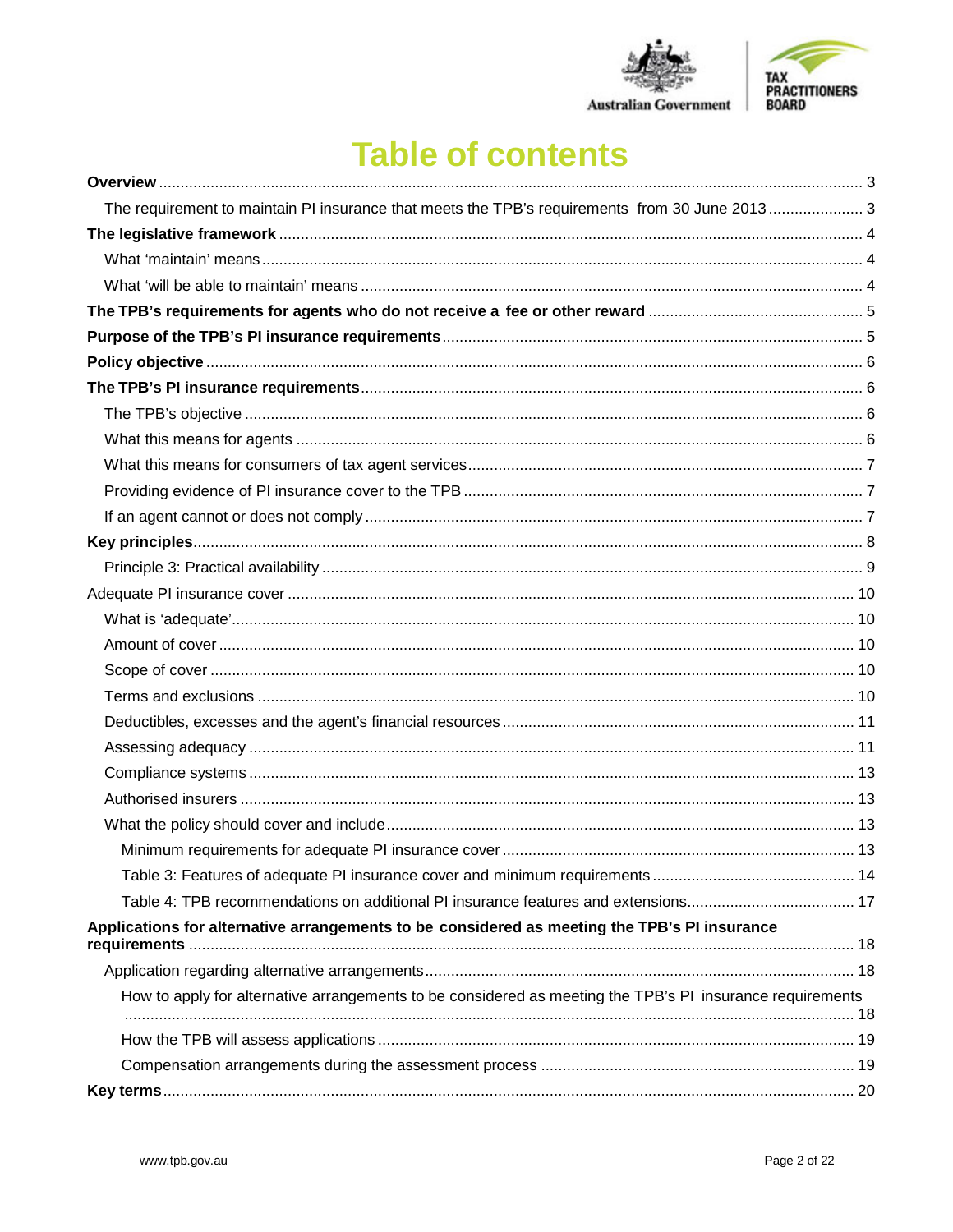

# <span id="page-2-0"></span>**Overview**

# <span id="page-2-1"></span>**The requirement to maintain PI insurance that meets the TPB's requirements from 30 June 2013**

On 30 June 2013, section 20-5 of the TASA was amended to include an eligibility requirement for registration and renewal of registration that applicants '*maintain, or will be able to maintain, PI insurance that meets the Board's requirements'*. The TASA now provides that:

- paragraph  $20-5(1)(c)$ *the individual maintains, or will be able to maintain, professional indemnity insurance that meets the Board's requirements*
- paragraph 20-5(2)(d) *the partnership maintains, or will be able to maintain, professional indemnity insurance that meets the Board's requirements*
- paragraph 20-5(3)(e) *the company maintains, or will be able to maintain, professional indemnity insurance that meets the Board's requirements*
- subsection 30-10(13) of the Code of Professional Conduct (Code) *you must maintain professional indemnity insurance that meets the Board's requirements.*

The TPB's PI insurance requirements are outlined in this document. The TPB notes the following:

- The primary purpose of the TPB's PI insurance requirements is to ensure those entities that are registered with the TPB have PI insurance cover for the tax agent and BAS services they provide.
- The TPB specifically considered the application of its PI insurance requirements to registered agents who have a low turnover. Turnover means the total amount of fees received by agents, excluding GST. While the TPB understands (through external consultation) that PI insurance may be an added expense, it understands that premiums are affordable. Moreover, it is important for consumer protection that these agents maintain PI insurance that meets the TPB's requirements.
- An agent will meet the TPB's PI insurance requirements if the agent is adequately covered under a policy held by another registered agent entity, and that agent will not be required to hold their own policy.
- Agents may have a PI insurance policy for their business that covers non-tax agent or non-BAS services, other aspects of their business or which covers PI insurance requirements set by other regulatory bodies. In those circumstances, provided that the policy also covers the agent's provision of any tax agent or BAS service, the agent does not need to have a separate policy or multiple policies to meet the TPB's requirements.
- If an employee is providing in-house tax agent or BAS services to their employer, the employee will not be required to have PI insurance in order to meet the TPB's requirements.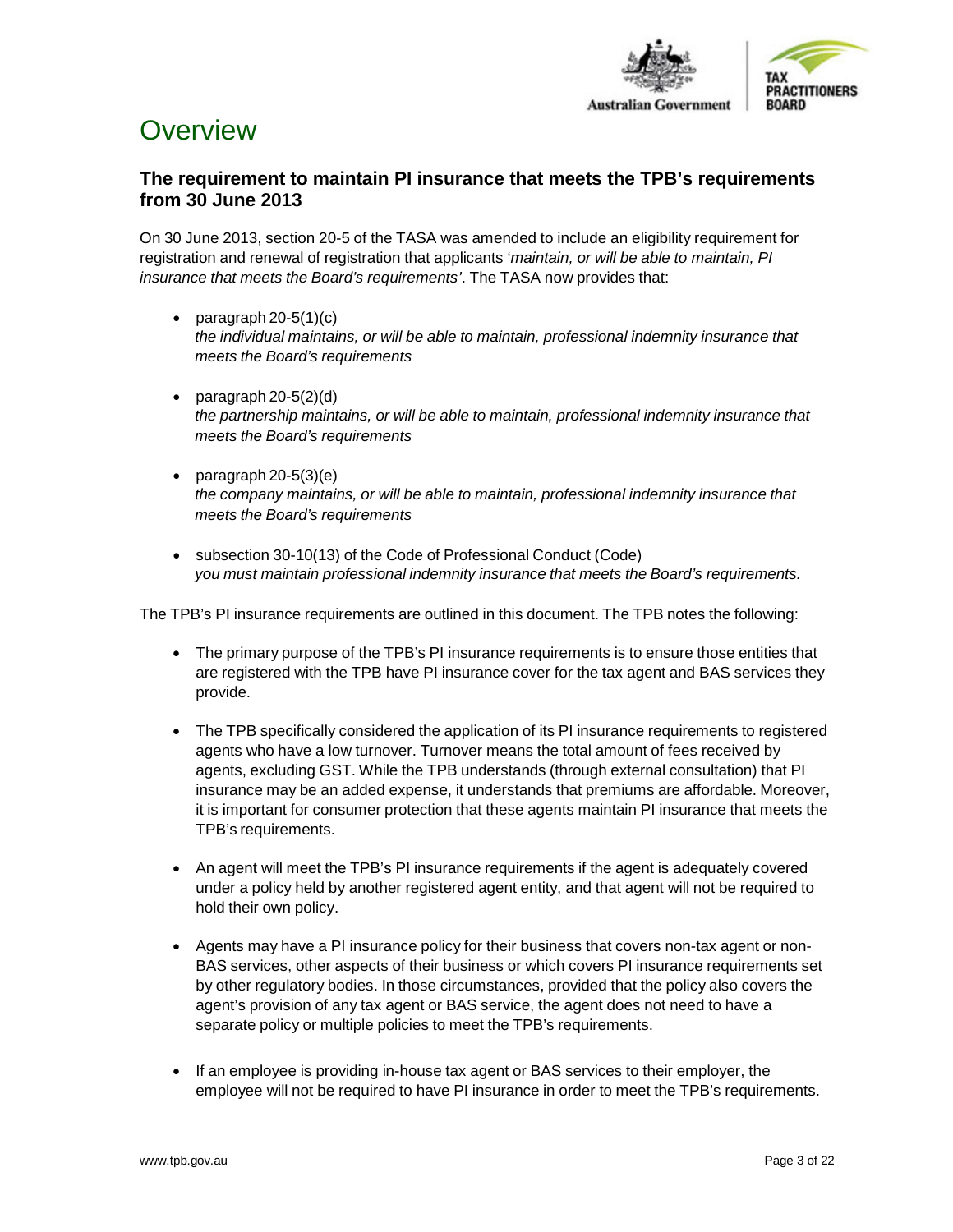

- Agents who do not provide tax agent or BAS services for a fee or other reward will not be required to have PI insurance in order to meet the TPB's requirements.<sup>[1](#page-3-3)</sup>
- In relation to charging or receiving a fee for providing tax agent or BAS services, a tax agent or BAS service is taken to be provided for a fee even if the fee for the service is bundled with other fees for other services (for example, accounting services).
- Agents who only receive an honorarium (or honorary reward) for voluntary tax agent or BAS services will not be required to have PI insurance in order to meet the TPB's requirements[.](#page-3-4)<sup>2</sup>

# <span id="page-3-0"></span>The legislative framework

# <span id="page-3-1"></span>**What 'maintain' means**

The TPB will consider a registered agent who is required to have PI insurance as maintaining PI insurance that meets the TPB's requirements if either:

- the registered agent holds a PI insurance policy that meets the minimum requirements set out in this TPB(EP)
- the registered agent is covered by a PI insurance policy that meets the minimum requirements set out in this TPB(EP), that is held by another registered agent
- the registered agent has an alternative arrangement that has been approved by the TPB, as described in this TPB(EP).

### <span id="page-3-2"></span>**What 'will be able to maintain' means**

The purpose of the wording 'will be able to maintain' is to accommodate those new applicants who are applying for registration but who, at the time of applying for registration, do not maintain PI insurance that meets the TPB's requirements.

Example 3.16 in the Explanatory Memorandum to the *Tax Laws Amendment (2013 Measures No.2) Bill 2013*, which amended the PI insurance requirements in the TASA from 30 June 2013, provides the following guidance in respect of the purpose of the wording 'will be able to maintain'.

Liza applies to the TPB for registration as a registered tax agent. In addition to having to satisfy the TPB that she is a fit and proper person and that she can meet the registration requirements (prescribed by the regulations), Liza will need to satisfy the TPB that she will be able to maintain PI insurance that meets its requirements as soon as she is registered.

Assuming that the TPB grants Liza's application and she becomes a registered tax agent, three years later Liza applies to the TPB to renew her registration.

As Liza already has PI insurance, she need only satisfy the TPB that this insurance meets its requirements.

<span id="page-3-3"></span><sup>1</sup> *Lengyel and Tax Practitioners Board* [2012] AATA 134

<span id="page-3-4"></span> $<sup>2</sup>$  An honorarium includes an honorary reward for voluntary services or a fee for professional services voluntarily rendered. For</sup> example, the voluntary provision of tax agent services for a not-for-profit entity.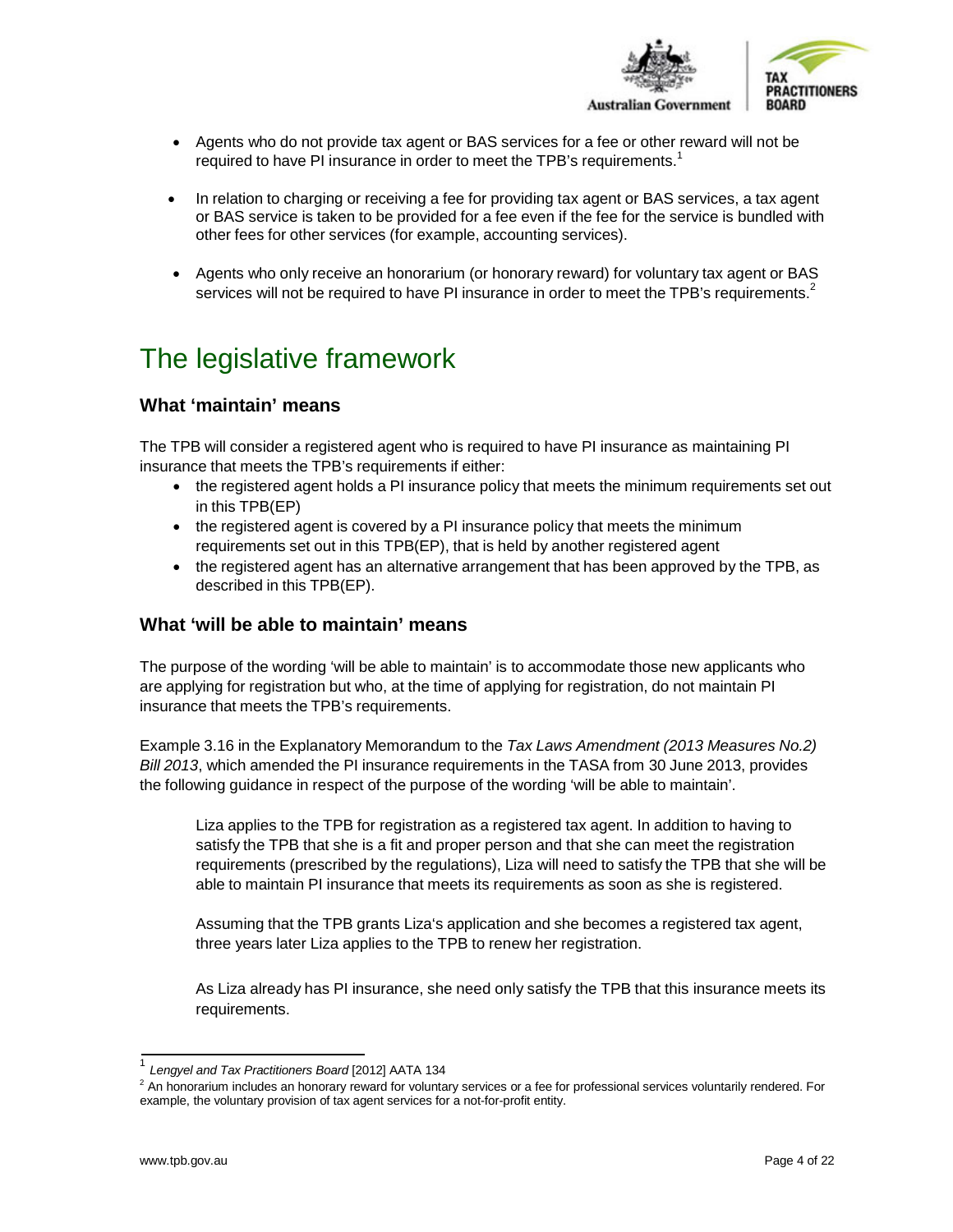

In circumstances where an applicant for registration does not maintain PI insurance that meets the TPB's requirements at the time of applying for registration and indicates to the TPB that they will be able to maintain PI insurance once registered, the TPB will consider the applicant to meet its PI insurance registration requirement.

If the applicant is granted registration, the TPB will generally require the agent to provide details of how they meet the TPB's requirements within 14 days from the date that they receive notification that their application for registration has been granted.

# <span id="page-4-0"></span>The TPB's requirements for agents who do not receive a fee or other reward

The TPB understands that some registered agents do not receive a fee or other reward for the tax agent or BAS services that they provide, for example:

- employee registered agents who provide tax agent or BAS services on behalf of their employer registered agent
- employee registered agents who provide in-house tax agent or BAS services to their employers
- contractor registered agents who provide tax agent or BAS services on behalf of another registered agent
- registered agents who receive honorary rewards or fees voluntarily rendered for voluntary tax agent or BAS services.

The TPB will consider employee and contractor registered agents in their own right (as described above) as meeting the TPB's requirements if they do not hold their own PI insurance policy, but are covered by another registered agent's policy.

# <span id="page-4-1"></span>Purpose of the TPB's PI insurance requirements

The TPB has considered the PI insurance requirements that all registered agents will need to meet in order to:

- be eligible for registration under the TASA
- satisfy their ongoing registration eligibility requirements
- comply with subsection 30-10(13) of the Code.

In any industry or profession, from time to time, clients might suffer loss due to an act, error or omission by a service provider. In the tax and BAS agent professions, there needs to be a mechanism to ensure that funds are likely to be available to compensate clients who may suffer loss due to certain conduct on the part of the tax or BAS agent connected with the provision of tax or BAS agent services.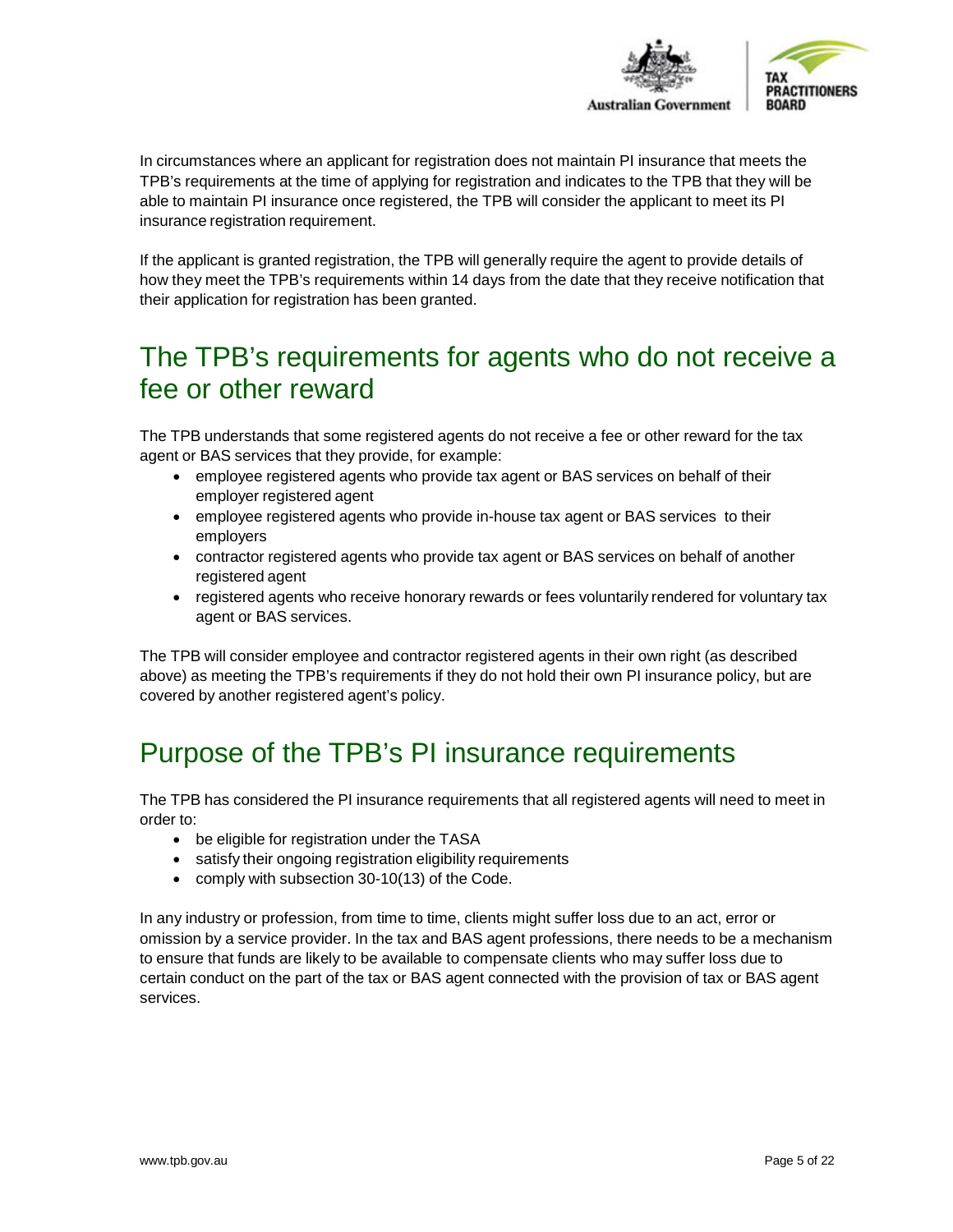

Paragraph 3.54 of the Explanatory Memorandum to the *Tax Agent Services Bill 2008* explains the purpose of PI insurance:

*Tax agents and BAS agents are professionals who hold themselves out as having a special skill on which members of the community are entitled to rely. As they are agents for the client, they can be liable for any financial loss or damage which their clients suffer through failure or mistake. The requirement to be insured ensures that those people who are exposed to the risks of financial loss resulting from the agent's conduct are adequately compensated.*

The TPB has developed the policy objective for its PI insurance requirements (which is set out below) on the basis of the above principle, as far as it relates to the provision, or failure to provide, tax agent or BAS services by registered agents.

# <span id="page-5-0"></span>Policy objective

The TPB's policy objective is:

The Tax Practitioners Board's PI insurance requirements for registered agents are to reduce the risk that a client's losses (due to the conduct of the agent) are not compensated, due to the agent having inadequate financial resources or for any other reason, as far as this is practically possible.

The policy objective complements the object of the TASA which is to ensure that tax agent services are provided to the public in accordance with appropriate standards of professional and ethical  $conduct<sup>3</sup>$  $conduct<sup>3</sup>$  $conduct<sup>3</sup>$ 

# <span id="page-5-1"></span>The TPB's PI insurance requirements

# <span id="page-5-2"></span>**The TPB's objective**

The objective of the TPB's PI insurance requirements is to ensure those entities that are registered with the TPB have adequate PI insurance cover for the tax agent and BAS services they provide.

### <span id="page-5-3"></span>**What this means for agents**

From 30 June 2013, in order to be eligible for registration and renewal of registration under the TASA, applicants for registration will need to satisfy the TPB that they maintain PI insurance that meets the TPB's requirements, or that they will be able to maintain PI insurance that meets the TPB's requirements once registered or renewed.

The requirement to maintain PI insurance that meets the TPB's requirements is an ongoing registration requirement, and is also an obligation contained in the Code.

<span id="page-5-4"></span><sup>3</sup> Section 2-5 of the *Tax Agent Services Act 2009* (TASA)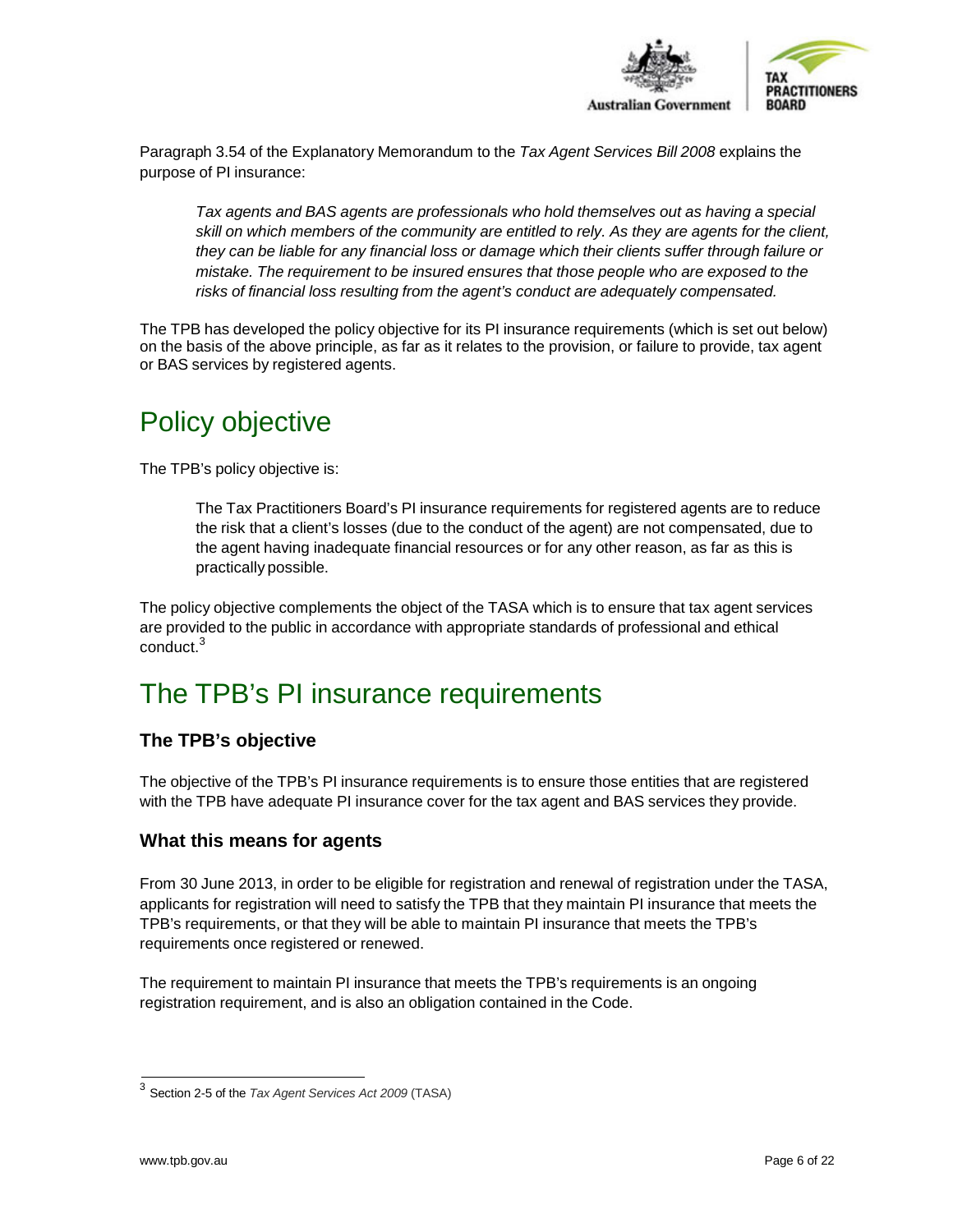

### <span id="page-6-0"></span>**What this means for consumers of tax agent services**

It is important to recognise the limitations of PI insurance as a consumer protection mechanism. PI insurance protects:

- consumers indirectly and it is not a guarantee that compensation will in fact be paid
- the agent against the risk of financial losses arising from acts, errors, omissions and other misconduct by an agent in the provision, or failure to provide tax agent or BAS services. This might occur where the agent is otherwise unable or unwilling to compensate a client in respect of a loss caused by the agent and there is or would be a liability to do so.<sup>[4](#page-6-3)</sup>

The cover required by the TPB is not necessarily intended to cover what a client might perceive as a loss in every circumstance. For example, it is not intended to cover what a client thinks is a loss because a tax refund or liability does not meet their expectations.

### <span id="page-6-1"></span>**Providing evidence of PI insurance cover to the TPB**

When applying for registration (including renewal of registration), applicants will need to satisfy the TPB that they maintain PI insurance or that they will maintain PI insurance that meets the TPB's requirements upon becoming registered or renewed.

Additionally, agents will be required on an annual basis to provide the TPB with evidence that they have maintained PI insurance that meets the TPB's requirements.

Further, the TPB may require an agent to provide a Certificate of Currency (or if unavailable, a Policy Schedule) in relation to their PI insurance at renewal or when requested.

#### <span id="page-6-2"></span>**If an agent cannot or does not comply**

If an applicant for registration does not satisfy the TPB that they maintain PI insurance, or that they will maintain PI insurance that meets the TPB's requirements once registered, the TPB will not grant the applicant registration.

If an agent fails to maintain PI insurance cover that meets the TPB's requirements during their period of registration, their registration may be terminated on the basis that the agent ceases to meet an ongoing registration requirement, under Part 4 of the TASA.

Alternatively, if an agent fails to maintain adequate PI insurance that meets the TPB's requirements during the period of their registration, the TPB may sanction the agent for a breach of the Code under subsection 30-10(13) of the TASA. Depending on the circumstances, the sanctions available to the TPB range from written cautions to suspension or termination of an agent's registration.

<span id="page-6-3"></span><sup>4</sup> While PI insurance does not provide direct protection to clients, there are safe harbour provisions, administered by the Australian Taxation Office, which may provide some consumer protection against penalties in some circumstances. Please refer to Safe [harbour](http://www.tpb.gov.au/TPB/Complaints/0073_Safe_harbour.aspx) for further information.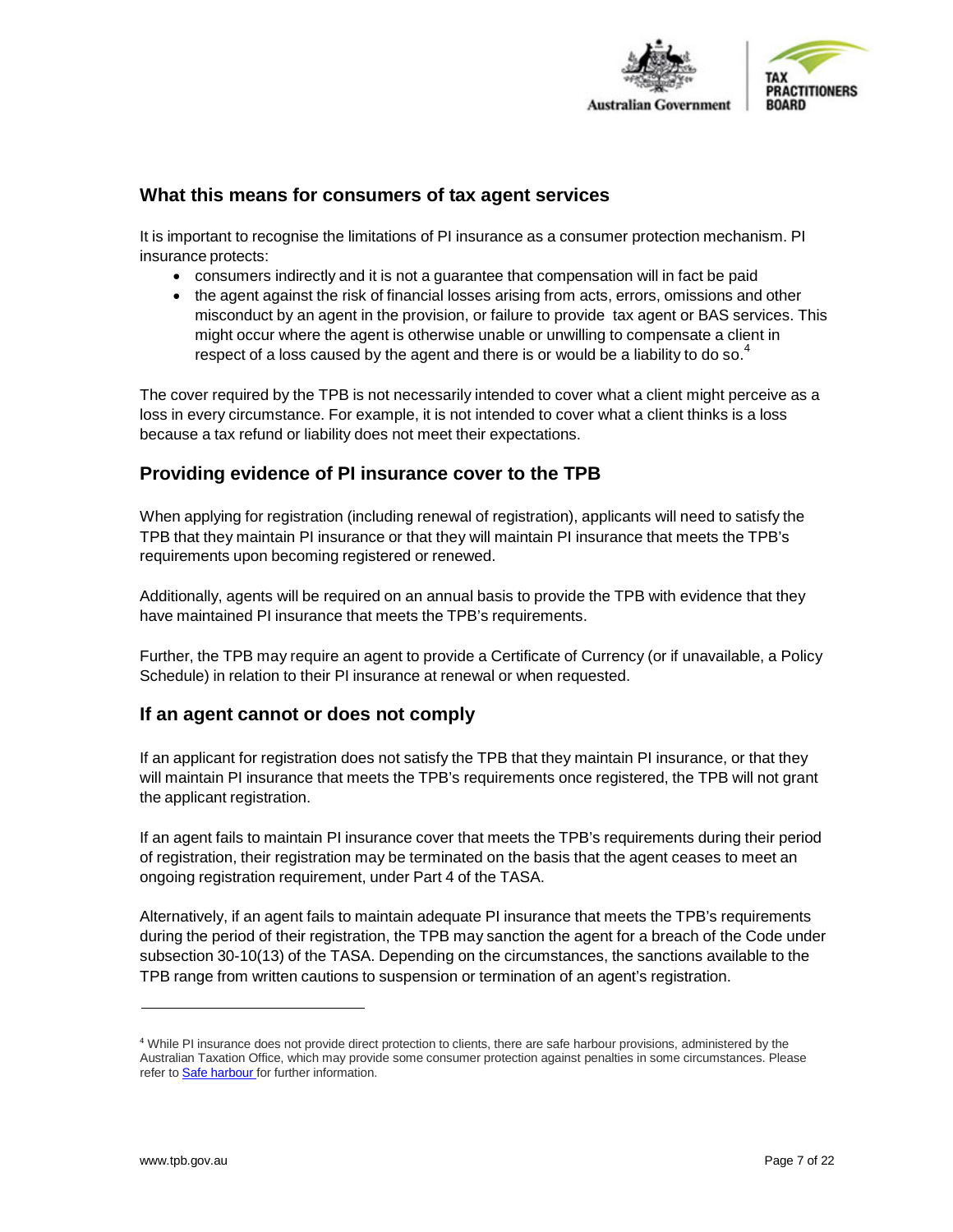

# <span id="page-7-0"></span>Key principles

Table 1 sets out the key principles the TPB's PI insurance requirements.

### **Table 1: Key principles**

| Principle 1: Fit to achieve the policy objective           | Adequate cover is cover that will satisfactorily<br>indemnify an agent against civil liability that<br>may arise in the agent's provision of tax agent<br>or BAS services and which meets the policy<br>objective of reducing the risk that client<br>losses are not compensated by the agent due<br>to the agent having inadequate financial<br>resources or for any other reason.                 |
|------------------------------------------------------------|-----------------------------------------------------------------------------------------------------------------------------------------------------------------------------------------------------------------------------------------------------------------------------------------------------------------------------------------------------------------------------------------------------|
| Principle 2: Responsibility of agent to assess<br>adequacy | It is the basic responsibility of each agent to<br>determine what is 'adequate' PI insurance<br>cover for them having regard to the risks that<br>are associated with the provision by them of<br>tax agent or BAS services (and if what is<br>adequate for them requires insurance cover<br>in addition to the cover which is required by<br>the TPB, to obtain such additional adequate<br>cover. |
| Principle 3: Practical availability                        | An element of adequacy is what is practically<br>available at any given time.                                                                                                                                                                                                                                                                                                                       |

# **Principle 1: Fit to achieve the policy objective**

PI insurance is a way of reinforcing an agent's ability to meet any client losses caused by an act, error, or omission of an agent or the agent's employees, by making funds available to the agent under the terms of a PI insurance policy. PI insurance:

- protects the agent against certain risks
- indirectly protects consumers but is not a guarantee that compensation will be paid
- is an agreement between an insurance company and an agent; consumers will not be party to these insurance policies.

The concept of what is 'adequate' is an important element of the TPB's overall requirements for PI insurance. The TPB will consider what is 'adequate' with reference to the minimum requirements, set out in [Table](#page-13-0) 3. The TPB provides further guidance on what it considers to be 'adequate' PI insurance. See the **Adequate PI** [insurance](#page-8-1) cover section.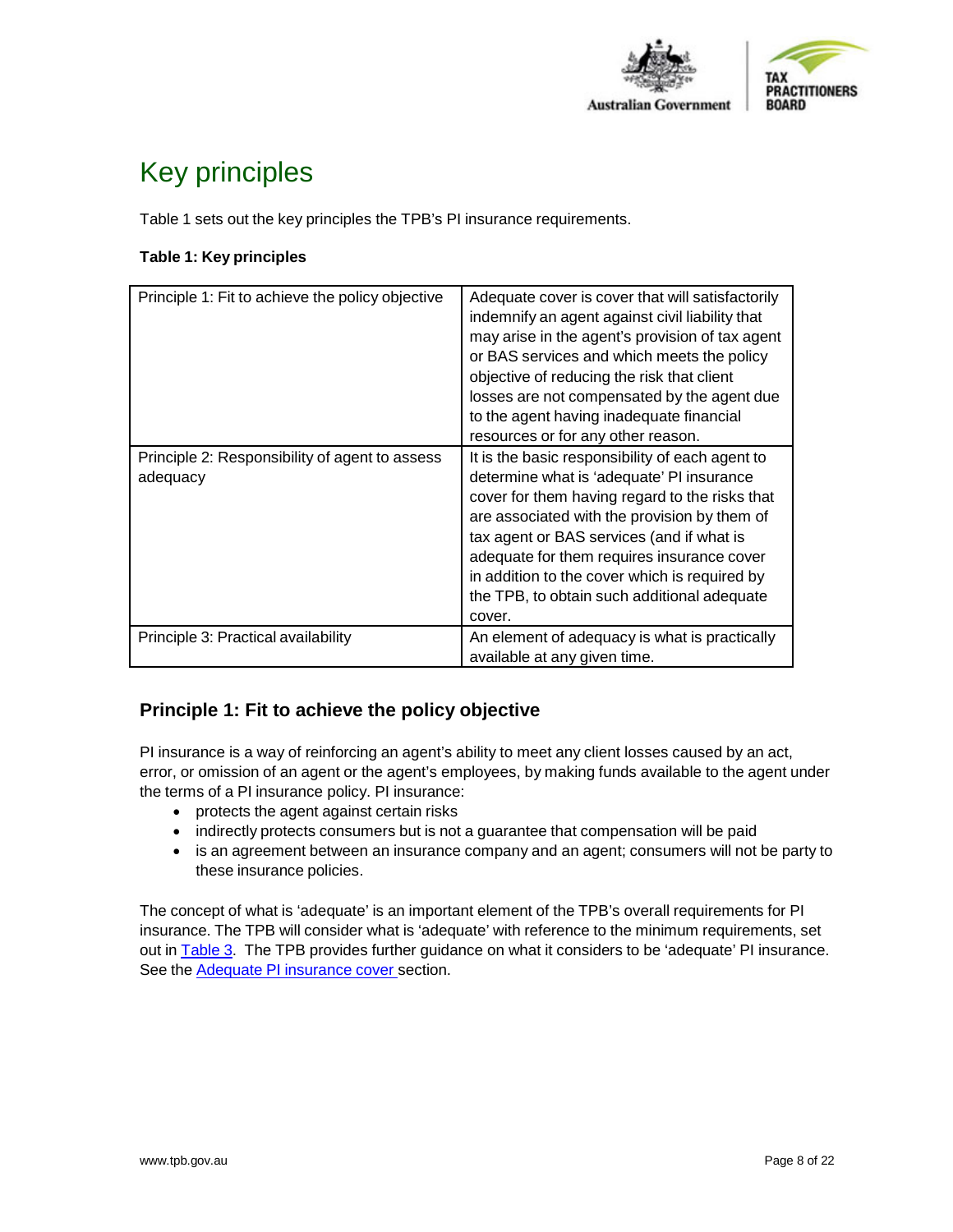

# **Principle 2: Responsibility of agent to assess adequacy**

The TPB considers that compliance with the PI insurance requirement should form part of the agent's overall risk management processes.

The TPB accepts that different agents will have very different businesses and risks, which will impact on what PI insurance arrangements are adequate for them. Therefore, subject to certain minimum requirements, the TPB considers that agents should undertake their own analysis of what is an adequate level of insurance for them.

PI insurance standards set by relevant industry and professional bodies might also provide a guide for agents in this process. However, compliance with industry standards will not necessarily mean that an agent meets the PI insurance requirements of the TPB. The TPB requires an objective assessment of the adequate level of cover for the business and risks of a particular agent.

Some agents might find it helpful to engage external consultants, actuaries, brokers or advisers to undertake a risk assessment of their business and provide advice on the amount and terms of cover that they should obtain. The TPB encourages this, provided that the minimum requirements are met.

# <span id="page-8-0"></span>**Principle 3: Practical availability**

One of the considerations relevant to the assessment of the adequacy of PI insurance cover is what is practically available at any given time.

The TPB is aware that the nature and extent of coverage of PI insurance may be limited from time to time by what the insurance market will provide and that the market is subject to fluctuations. This can have a material impact on the scope and effectiveness of PI insurance cover. There may be times in the future where PI insurance is also less freely available (for example, during a future 'hard' insurance market). These limitations mean that PI insurance cover that achieves the policy objective may sometimes be more difficult to achieve.

<span id="page-8-1"></span>The TPB has considered these factors in the formulation of its requirements and in the setting of minimum requirements set out in [Table](#page-13-0) 3. The TPB believes that its minimum requirements are reasonable and should generally be able to be achieved by agents. The TPB will continue to monitor and consider what is practically available in the insurance market and how that will affect requirements.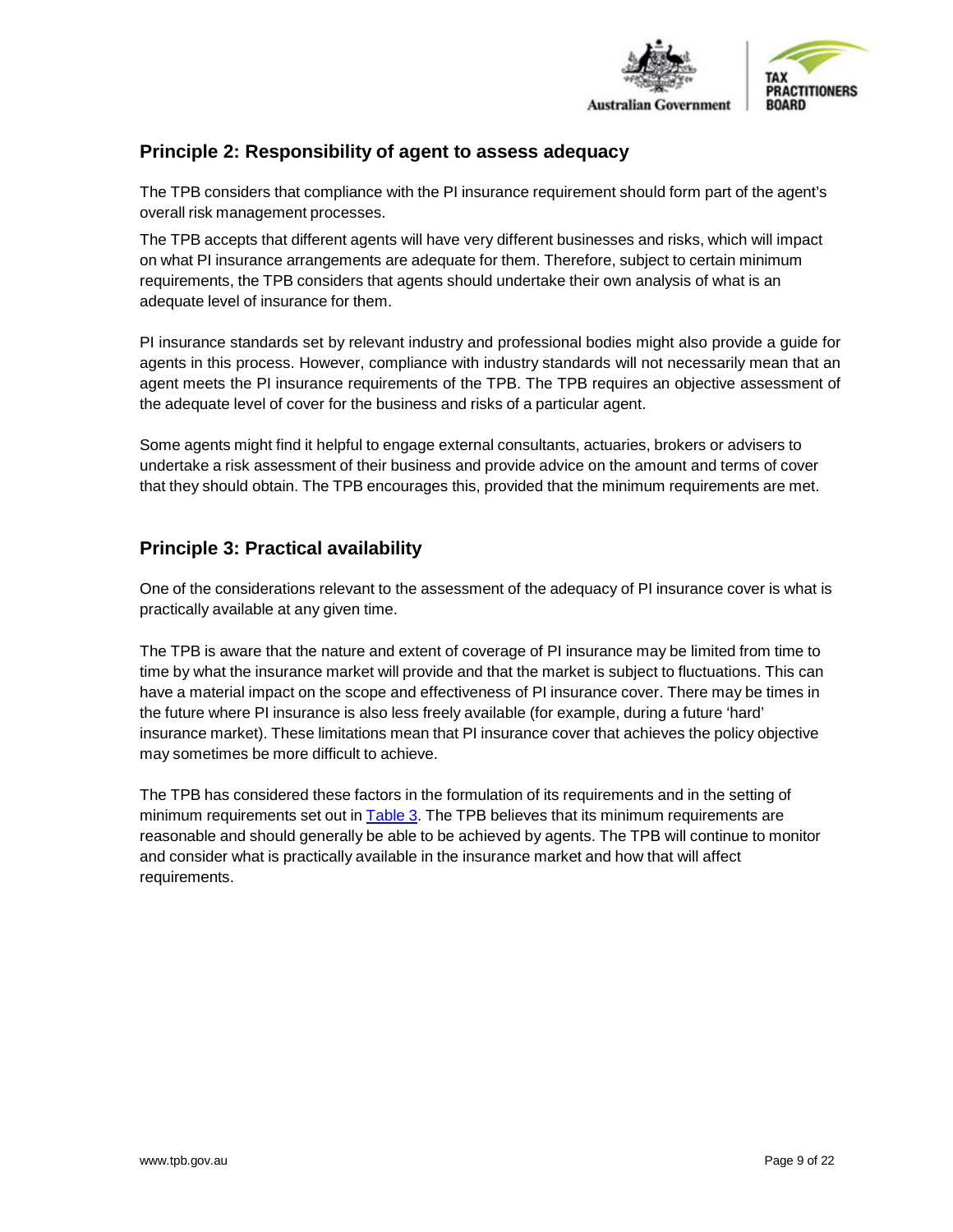

# <span id="page-9-0"></span>Adequate PI insurance cover

# <span id="page-9-1"></span>**What is 'adequate'**

Agents must at all times maintain adequate PI insurance cover, which also complies with the TPB's requirements. Adequate cover is cover that will both:

- adequately indemnify an agent against any civil liability that may arise in the agent's provision of tax agent or BAS services
- meet the policy objective of reducing the risk that client losses are not compensated by the agent due to the agent having inadequate financial resources or for any other reason.

The TPB requires that agents hold PI insurance that is 'adequate', having regard to the nature of the business carried on by the agent, including:

- the volume of business in [terms](#page-18-1) of turnover (see the Key terms section)
- the number and kind of clients
- the kind or types of services provided
- the number of employees
- the degree of risk.

This is not an exhaustive list of the factors that agents need to take into account in assessing what PI insurance cover is adequate in their circumstances.

### <span id="page-9-2"></span>**Amount of cover**

To be adequate overall, a PI insurance policy must have a sufficient amount of cover and at least meet the minimum requirements and cover a reasonable estimate of clients' potential losses (see step 2 in [Table](#page-13-0) 2 and amount of cover in Table 3).

Further, the TPB requires that agents obtain PI insurance cover that provides legal and defence 'costs exclusive' or 'costs in addition' amount of cover.

### <span id="page-9-3"></span>**Scope of cover**

The TPB's PI insurance requirements require that the insurance must cover civil liability arising from any act, error or omission in the provision of tax agent or BAS services.

### <span id="page-9-4"></span>**Terms and exclusions**

If exclusions in a PI insurance policy undermine the policy objective, the cover may not be adequate. This applies especially to exclusions that directly affect the minimum requirements set out in [Table](#page-13-0) 3. If an exclusion removes a minimum requirement, the cover will not be adequate.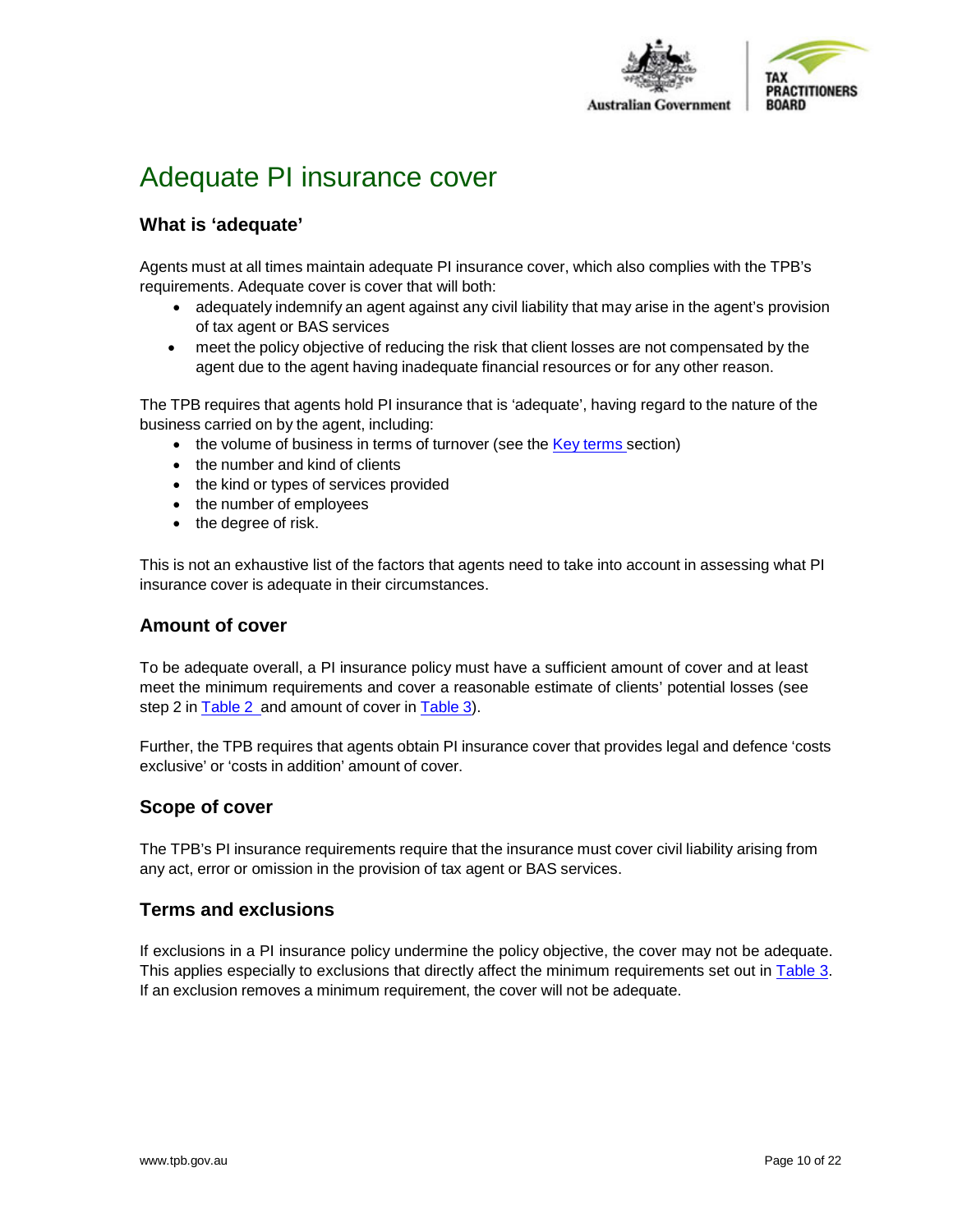

# <span id="page-10-0"></span>**Deductibles, excesses and the agent's financial resources**

Consideration of the financial resources of the agent seen through the size of the agent's business is a necessary element in assessment of the adequacy of PI insurance cover.

The TPB is aware that there is generally an excess on insurance policies. All agents who are insured need to consider how they will cover the excess. Agents are required to assess what financial resources are required (to cover the excess and gaps in cover due to various acceptable exclusions) and to ensure they have such financial resources available. Agents should be able to demonstrate to themselves, and to the TPB if necessary, that they have such financial resources available.

The TPB requires that the excess for registered agents' PI insurance cover should not exceed 4% of their turnover unless 4% of that turnover is less than \$1,000, in which case the excess cannot exceed \$1,000.

# <span id="page-10-1"></span>**Assessing adequacy**

As discussed above, whether a particular PI insurance policy or cover is adequate for a particular agent depends on all the facts and circumstances, including the nature, scale and complexity of the agent's business, and their other financial resources. Therefore, it is the responsibility of each agent to determine what is adequate cover for them and to obtain the required cover, ensuring that it at least meets the minimum requirements.

[Table](#page-11-0) 2 gives guidance on the processes the TPB recognises that agents should go through to determine what is adequate cover for them. However, the TPB will not generally 'approve' an agent's PI insurance arrangements on a case by case basis unless, in the TPB's discretion, there is reason to do so.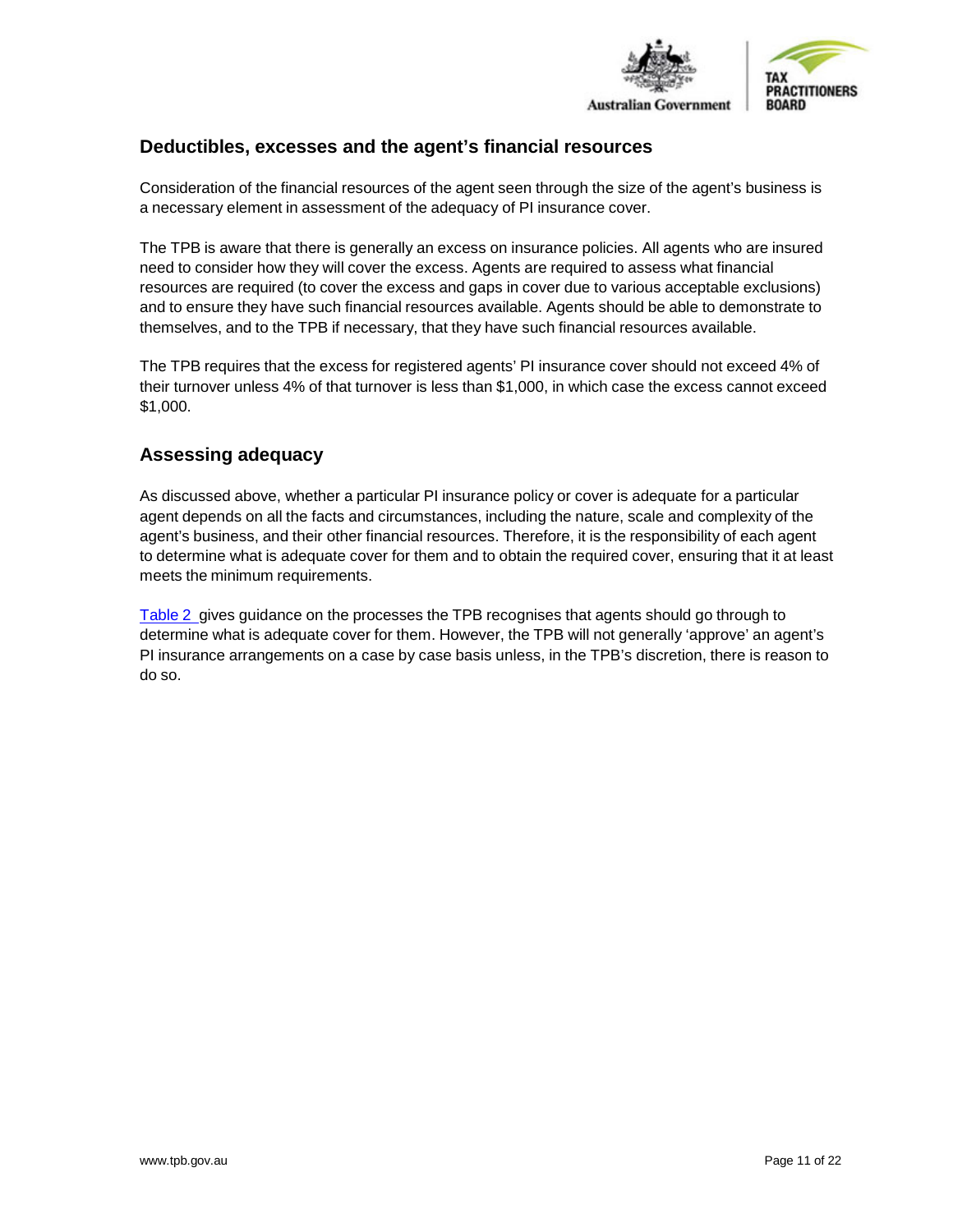

#### **Initial assessment**

The TPB suggests that agents use the assessment process in Table 2 to determine what will be adequate PI insurance cover.

# <span id="page-11-0"></span>**Table 2: Initial assessment process**

| Step 1: Assess the business                | Review the business, taking into account any<br>proposed changes to the business. Review<br>the claims history (if any) and risk<br>management procedures.                                                                                                                                                                                                                                                                                                                |
|--------------------------------------------|---------------------------------------------------------------------------------------------------------------------------------------------------------------------------------------------------------------------------------------------------------------------------------------------------------------------------------------------------------------------------------------------------------------------------------------------------------------------------|
| Step 2: Assess potential liability         | Determine 'the maximum liability that has,<br>realistically, some liability potential to arise'.<br>The TPB suggests an agent does this by<br>making a reasonable estimate of the<br>following factors:<br>the maximum exposure to any single<br>client ('worst case scenario' per client)<br>the number of claims that could arise<br>from a single event (potential for<br>multiple claims)<br>the number of claims that might be<br>expected during the policy period. |
| Step 3: Approach insurers/brokers          | Ask insurers or insurance brokers for a list of<br>key policy features, insurers/brokers<br>exclusions and available extensions (based<br>on full disclosure of your assessment in steps<br>1 and 2).                                                                                                                                                                                                                                                                     |
| Step 4: Assess amount of cover             | Consider whether the amount of cover is<br>adequate. It should at least meet the TPB's<br>minimum requirements set out in <b>Table 3</b> .                                                                                                                                                                                                                                                                                                                                |
| Step 5: Assess scope of cover              | Consider whether the scope of cover is<br>adequate. It must at least meet the minimum<br>requirements.                                                                                                                                                                                                                                                                                                                                                                    |
| Step 6: Review policy terms and exclusions | Review the policy features using the<br>questions in Table 3. Identify any exclusions<br>and gaps in cover.                                                                                                                                                                                                                                                                                                                                                               |
| Step 7: Consider financial resources       | Check that you have the financial resources<br>to pay the excess on resources, the<br>estimated number of claims and cover any<br>gaps and legal costs.<br>Consider how these claims will be covered<br>and retain records of the assessment, for<br>example, through capital, cash flow,<br>overdraft, support.                                                                                                                                                          |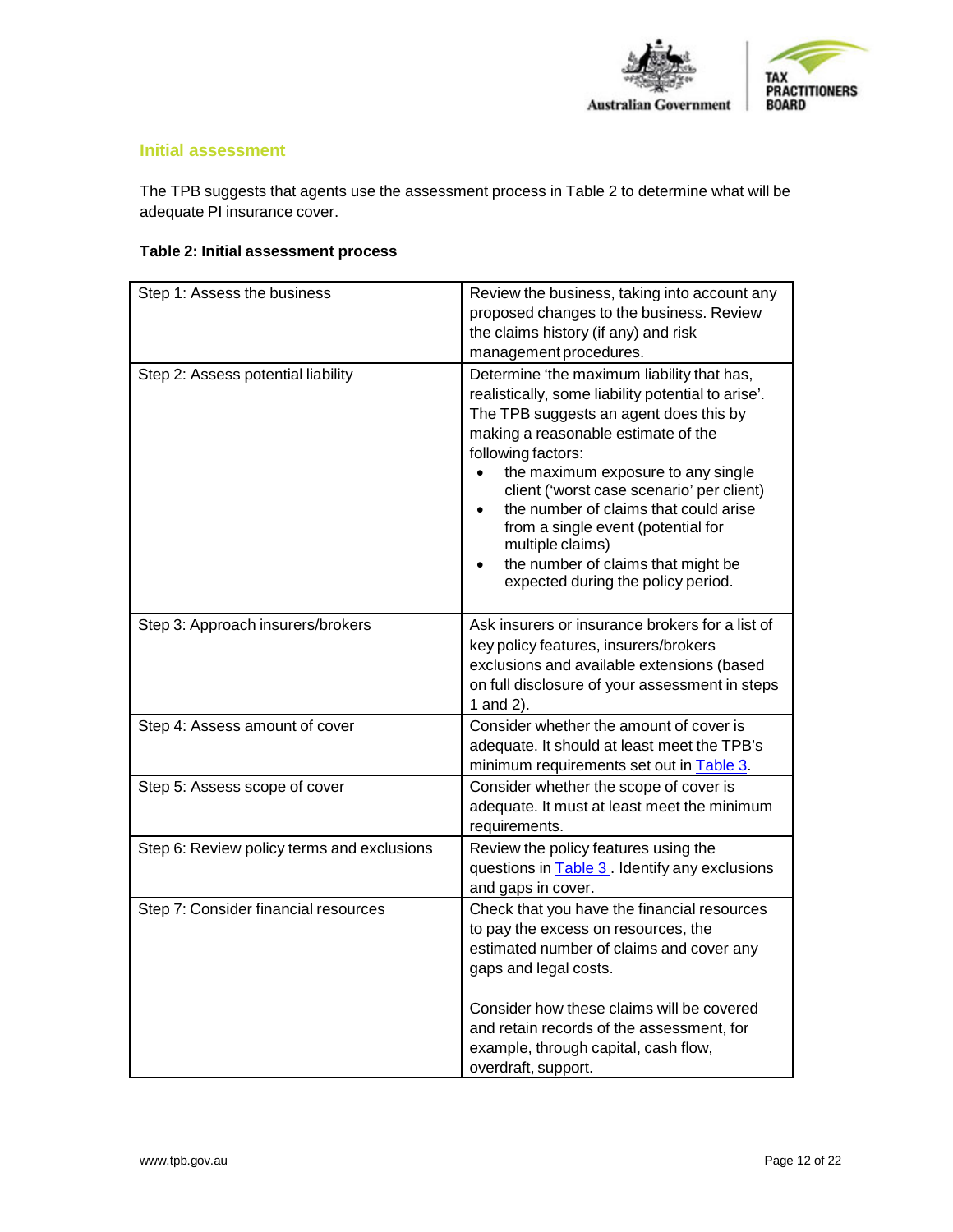

#### **Ongoing assessment**

The TPB requires agents to review their PI insurance cover at least annually to ensure it continues to be adequate, for example, when their existing policy is due for renewal. Agents are also required to review the adequacy of their PI insurance coverage in light of any major changes in their business, for example, if they start providing new services or engage more employees. Once obtained, agents must maintain PI insurance cover for as long as they are registered as a tax or BAS agent, although this need not be done through the same insurer or insurers.

### <span id="page-12-0"></span>**Compliance systems**

The TPB holds agents accountable for ensuring that their PI insurance policies are renewed when required, that premiums are paid on time and that their policies or other compensation arrangements continue to be adequate.

### <span id="page-12-1"></span>**Authorised insurers**

Generally, the cover needs to be from an insurer regulated by the Australian Prudential Regulation Authority (APRA), or operating under an exemption within the *Insurance Act 1973* or the *Insurance Regulations 2002*. The TPB will advise agents on a case by case basis if it determines some alternative source of cover is acceptable.

### <span id="page-12-2"></span>**What the policy should cover and include**

#### <span id="page-12-3"></span>**Minimum requirements for adequate PI insurance cover**

[Table](#page-13-0) 3 sets out the TPB's view on the features a PI insurance policy should have in order for it to be 'adequate'. The table includes what is considered to be the minimum requirements for these features. Additional factors agents should consider when determining what is adequate depending on their business and individual circumstances are also suggested in the notes set out in the table.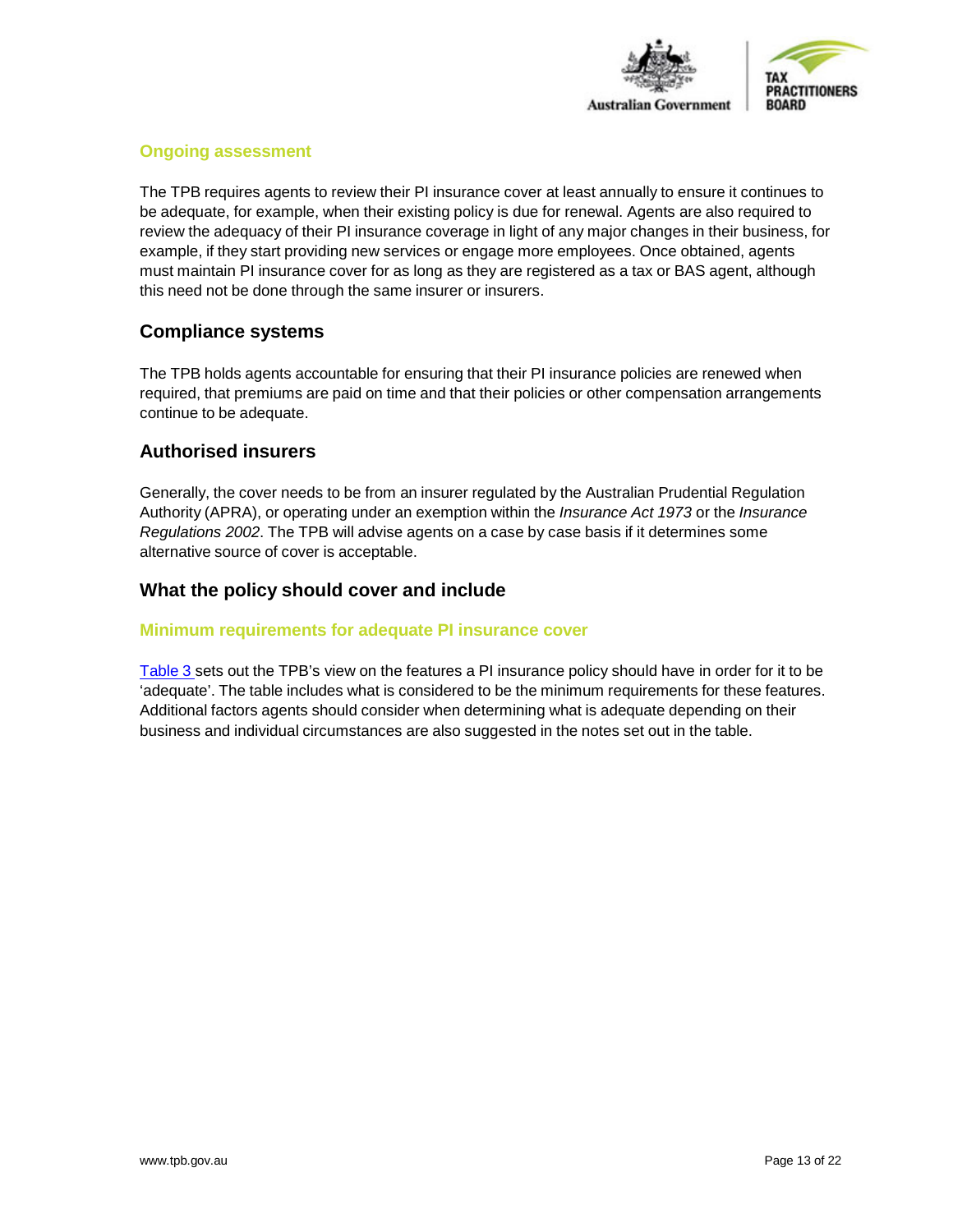

| <b>Policy feature</b> |                                                                                                                                                                                                                                                                                                                                                                                                                                                                                                                                                                                                                                                                                                                                                                                                                                                                                                                                                                                                                                                                                                                                                                       | Minimum requirements and factors to consider |                                                           |  |  |
|-----------------------|-----------------------------------------------------------------------------------------------------------------------------------------------------------------------------------------------------------------------------------------------------------------------------------------------------------------------------------------------------------------------------------------------------------------------------------------------------------------------------------------------------------------------------------------------------------------------------------------------------------------------------------------------------------------------------------------------------------------------------------------------------------------------------------------------------------------------------------------------------------------------------------------------------------------------------------------------------------------------------------------------------------------------------------------------------------------------------------------------------------------------------------------------------------------------|----------------------------------------------|-----------------------------------------------------------|--|--|
| Amount of cover       | The minimum amount of cover that needs to be maintained is based<br>on turnover (see the <b>Key terms</b> section).                                                                                                                                                                                                                                                                                                                                                                                                                                                                                                                                                                                                                                                                                                                                                                                                                                                                                                                                                                                                                                                   |                                              |                                                           |  |  |
|                       | Agents who have been in business for at least a complete financial<br>year are required to assess their turnover by reference to the<br>turnover for the previous financial year.<br>The TPB requires that agents who do not have any turnover history<br>or a complete financial year from which to determine their turnover<br>will need to make a reasonable estimate of anticipated turnover for<br>the forthcoming financial year, for the purposes of complying with the<br>minimum amount of cover requirement.<br>An agent must assess their own PI insurance requirements by<br>considering their own business and risk circumstances and obtain PI<br>insurance that is appropriate for them, factoring in legal or defence<br>costs. If the results of the assessment are that less cover may be<br>required, an agent must nevertheless have cover to at least the<br>minimum amount of cover shown in the table below, by reference to<br>the turnover of the agent. The TPB encourages agents to discuss<br>their particular business circumstance with an insurance provider to<br>assist in determining what is adequate PI insurance cover for them. |                                              |                                                           |  |  |
|                       |                                                                                                                                                                                                                                                                                                                                                                                                                                                                                                                                                                                                                                                                                                                                                                                                                                                                                                                                                                                                                                                                                                                                                                       |                                              |                                                           |  |  |
|                       |                                                                                                                                                                                                                                                                                                                                                                                                                                                                                                                                                                                                                                                                                                                                                                                                                                                                                                                                                                                                                                                                                                                                                                       |                                              |                                                           |  |  |
|                       | <b>Tier</b><br><b>Turnover</b><br>Minimum aggregate<br>amount of cover*                                                                                                                                                                                                                                                                                                                                                                                                                                                                                                                                                                                                                                                                                                                                                                                                                                                                                                                                                                                                                                                                                               |                                              |                                                           |  |  |
|                       | 1                                                                                                                                                                                                                                                                                                                                                                                                                                                                                                                                                                                                                                                                                                                                                                                                                                                                                                                                                                                                                                                                                                                                                                     | Up to \$75,000<br>(excluding GST)            | \$250,000 cover inclusive<br>of legal and defence costs   |  |  |
|                       | $\overline{2}$                                                                                                                                                                                                                                                                                                                                                                                                                                                                                                                                                                                                                                                                                                                                                                                                                                                                                                                                                                                                                                                                                                                                                        | \$75,001 - \$500,000<br>(excluding GST)      | \$500,000 cover inclusive<br>of legal and defence costs   |  |  |
|                       | 3                                                                                                                                                                                                                                                                                                                                                                                                                                                                                                                                                                                                                                                                                                                                                                                                                                                                                                                                                                                                                                                                                                                                                                     | Over \$500,000<br>(excluding GST)            | \$1,000,000 cover inclusive<br>of legal and defence costs |  |  |
|                       | * Please note that what is an appropriate amount of cover for an<br>agent may in fact be more than what is set as the minimum<br>requirement.                                                                                                                                                                                                                                                                                                                                                                                                                                                                                                                                                                                                                                                                                                                                                                                                                                                                                                                                                                                                                         |                                              |                                                           |  |  |
| Legal/defence costs   | The policy must provide legal and defence 'costs exclusive' or 'costs<br>in addition' amount of cover.                                                                                                                                                                                                                                                                                                                                                                                                                                                                                                                                                                                                                                                                                                                                                                                                                                                                                                                                                                                                                                                                |                                              |                                                           |  |  |
| Scope of cover        | The policy must include civil liability arising from any act, error or<br>omission in the provision of tax agent and BAS services as defined in<br>the TASA.                                                                                                                                                                                                                                                                                                                                                                                                                                                                                                                                                                                                                                                                                                                                                                                                                                                                                                                                                                                                          |                                              |                                                           |  |  |

# <span id="page-13-0"></span>**Table 3: Features of adequate PI insurance cover and minimum requirements**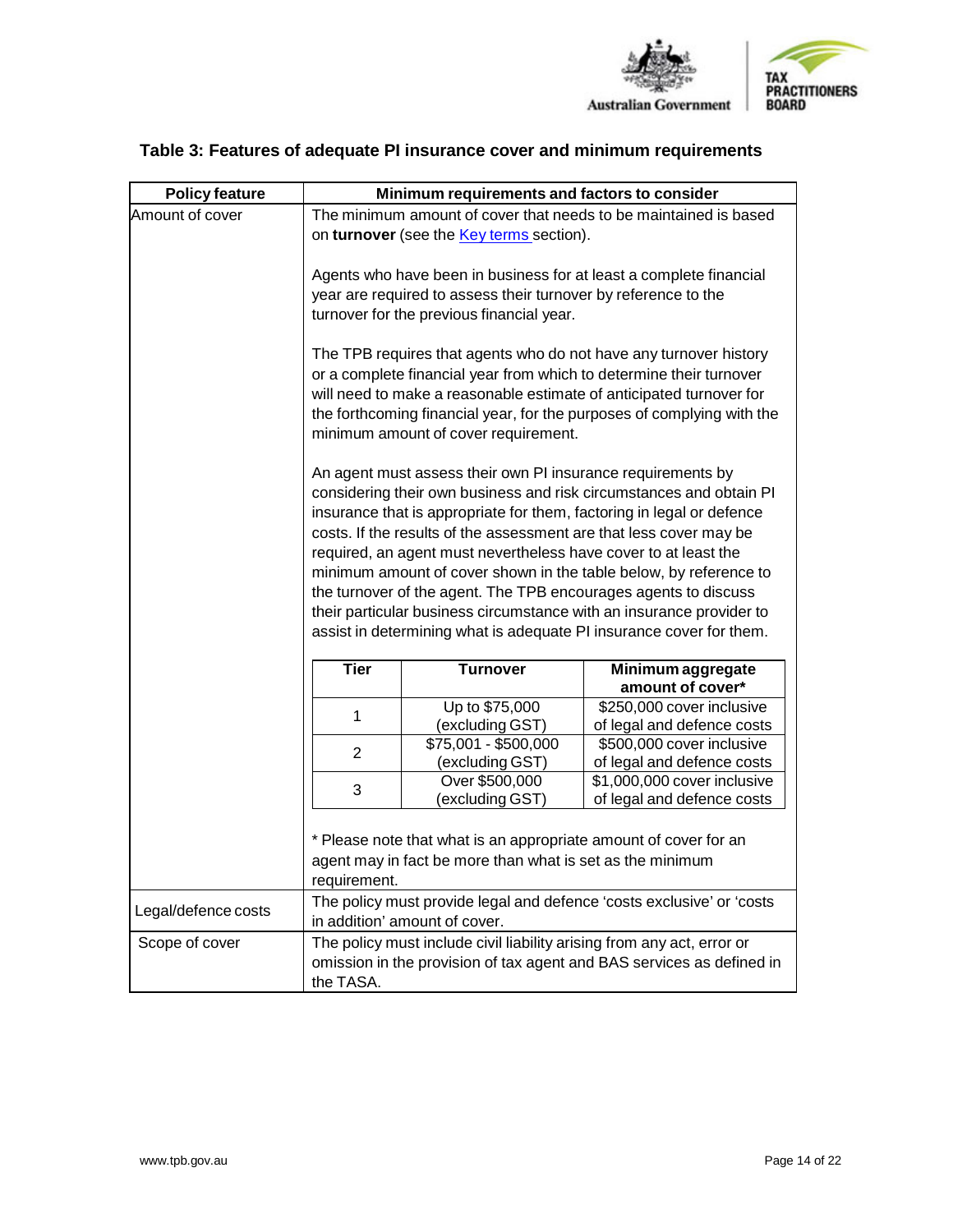

| TAX                  |  |
|----------------------|--|
| <b>PRACTITIONERS</b> |  |
| <b>BOARD</b>         |  |

| Persons covered   | The policy must cover:                                                                                                                                                                                                                                                                                                                                                                                                                                                                                                                                                  |
|-------------------|-------------------------------------------------------------------------------------------------------------------------------------------------------------------------------------------------------------------------------------------------------------------------------------------------------------------------------------------------------------------------------------------------------------------------------------------------------------------------------------------------------------------------------------------------------------------------|
|                   | the agent                                                                                                                                                                                                                                                                                                                                                                                                                                                                                                                                                               |
|                   | directors, principals, partners and employees who provide tax<br>$\bullet$<br>agent or BAS services on behalf of the agent                                                                                                                                                                                                                                                                                                                                                                                                                                              |
|                   | contractors, if they do not have their own PI insurance cover,<br>$\bullet$<br>then agents must have cover that includes the work of<br>contractors for which the agent is liable                                                                                                                                                                                                                                                                                                                                                                                       |
|                   | any other individuals or entities that provide tax agent or BAS<br>services on behalf of the agent.                                                                                                                                                                                                                                                                                                                                                                                                                                                                     |
|                   | Note 1: Registered agents need to take into account all of their<br>employees and representatives (not just registered agents) who are<br>occupied in the provision of tax agent or BAS services when<br>considering the type and extent of cover that will be adequate. A<br>client will generally have the same remedies against the agent as it<br>has against its employees and representatives of the agent.                                                                                                                                                       |
|                   | Note 2: The registered agent's policy does not need to indemnify the<br>agent for acts of its contractors if such acts are adequately covered<br>by the contractors own PI insurance cover.                                                                                                                                                                                                                                                                                                                                                                             |
|                   | <b>Factors to consider</b><br>Are there many employees or representatives geographically<br>dispersed? If so, the limit of indemnity might need to be higher to<br>manage this risk.                                                                                                                                                                                                                                                                                                                                                                                    |
|                   | Note: Experience suggests that the greater the number of employees<br>or representatives that are working for a registered agent and<br>the more geographically dispersed they are, the greater may be<br>the potential for client losses to occur. The number and distribution of<br>employees and representatives might affect the registered agent's<br>ability to adequately supervise its employees and representatives and<br>an agent with a greater number of employees and representatives<br>is likely to provide services to a greater number of<br>clients. |
| <b>Exclusions</b> | The policy must not have the effect of excluding cover for the work of<br>contractors if the result is that there is no cover for the tax agent and<br>BAS services that are provided to the client.                                                                                                                                                                                                                                                                                                                                                                    |
|                   | Note: A policy may include a term prohibiting the agent from<br>admitting liability for any claim, loss or demand.                                                                                                                                                                                                                                                                                                                                                                                                                                                      |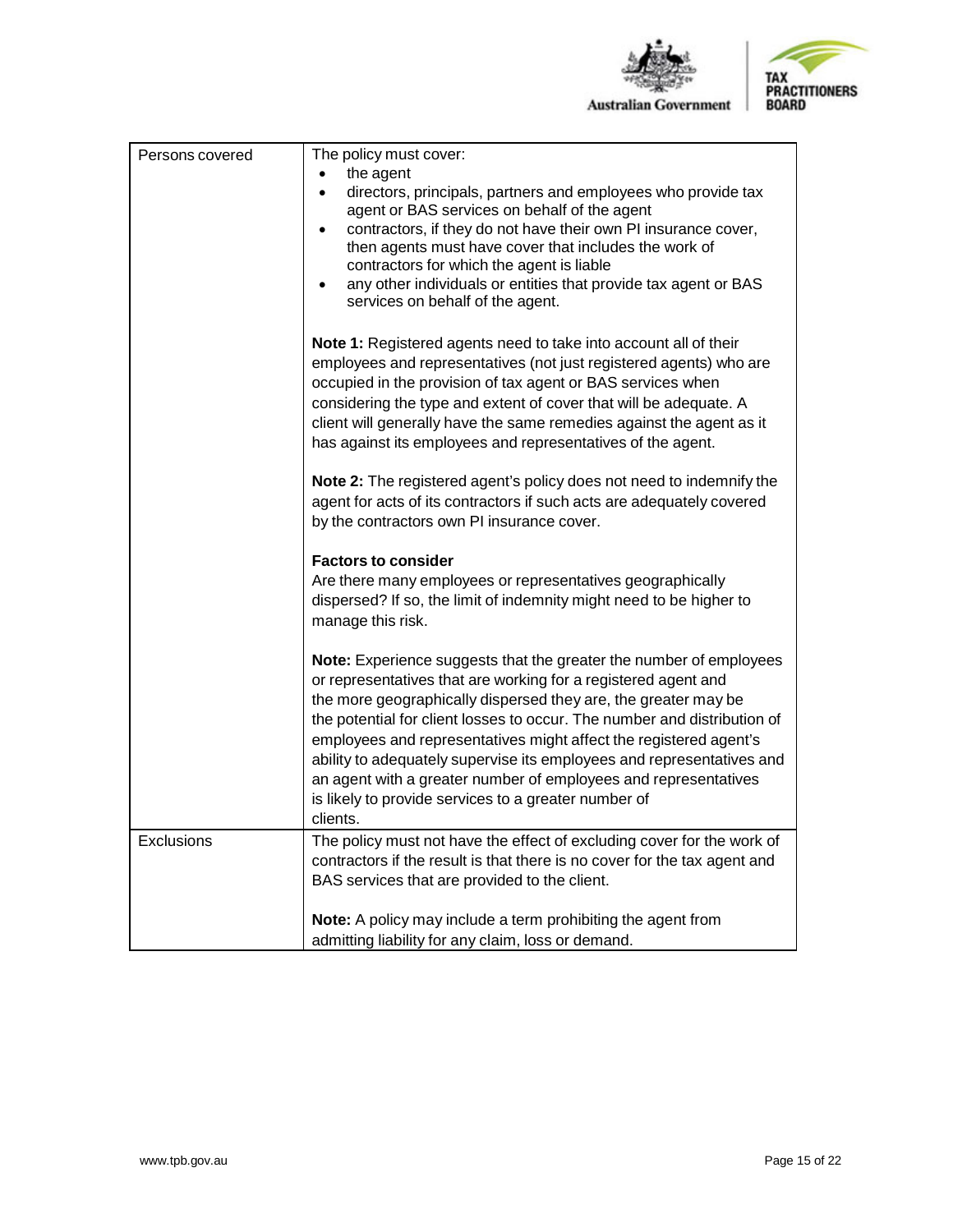



| Excess/deductibles | The TPB requires agents to undertake an assessment of their<br>financial situation and ensure that the excess is not set at a level<br>which cannot be met by the agent.<br>The TPB further requires that the excess for agents' PI insurance<br>cover should not exceed 4% of their turnover, unless 4% of that<br>turnover is less than \$1,000, in which case the excess cannot<br>exceed \$1,000.<br><b>Note 1:</b> A business with a lower cash flow available to meet claims<br>might require a larger amount of cover or cover with a lower excess<br>or both. If there is a limited asset base available to meet claims, a<br>policy with a lower excess might be preferable. The TPB is aware<br>that available PI insurance policies generally have an excess.<br>Therefore, the TPB considers that whether an agent has sufficient<br>cash flow to meet the excess for a reasonable estimate of claims is<br>a relevant consideration in determining whether a PI insurance<br>policy is adequate for that agent. |
|--------------------|------------------------------------------------------------------------------------------------------------------------------------------------------------------------------------------------------------------------------------------------------------------------------------------------------------------------------------------------------------------------------------------------------------------------------------------------------------------------------------------------------------------------------------------------------------------------------------------------------------------------------------------------------------------------------------------------------------------------------------------------------------------------------------------------------------------------------------------------------------------------------------------------------------------------------------------------------------------------------------------------------------------------------|
| Insurance provider | The TPB requires that the PI insurance cover must be<br>provided by:<br>an APRA approved insurer<br>$\bullet$<br>an insurer who is not APRA approved but otherwise<br>permitted to provide insurance in Australia under the<br>Insurance Act 1973<br>an unauthorised foreign insurer if they are providing<br>insurance in accordance with Part 2 of the Insurance<br><b>Regulations 2002</b><br>other insurance providers as approved by the TPB.<br>$\bullet$                                                                                                                                                                                                                                                                                                                                                                                                                                                                                                                                                              |
| Retroactive cover  | If the registered agent had an immediately previous PI insurance<br>policy, the policy must provide retroactive cover to the earlier of:<br>the retroactive date specified in the most recent PI<br>insurance policy, or<br>the commencement date of the first PI insurance policy in<br>the series of continuous policies.<br>Note: From 1 July 2015, retroactive cover is a minimum requirement<br>by the TPB. Therefore, any new PI insurance policies taken out by a<br>registered agent from 1 July 2015 must meet the retroactive cover<br>requirement. However, any existing policies in place on 1 July 2015<br>that do not include retroactive cover can continue until such time as<br>that policy expires (at which time any new policy will need to include<br>retroactive cover).                                                                                                                                                                                                                               |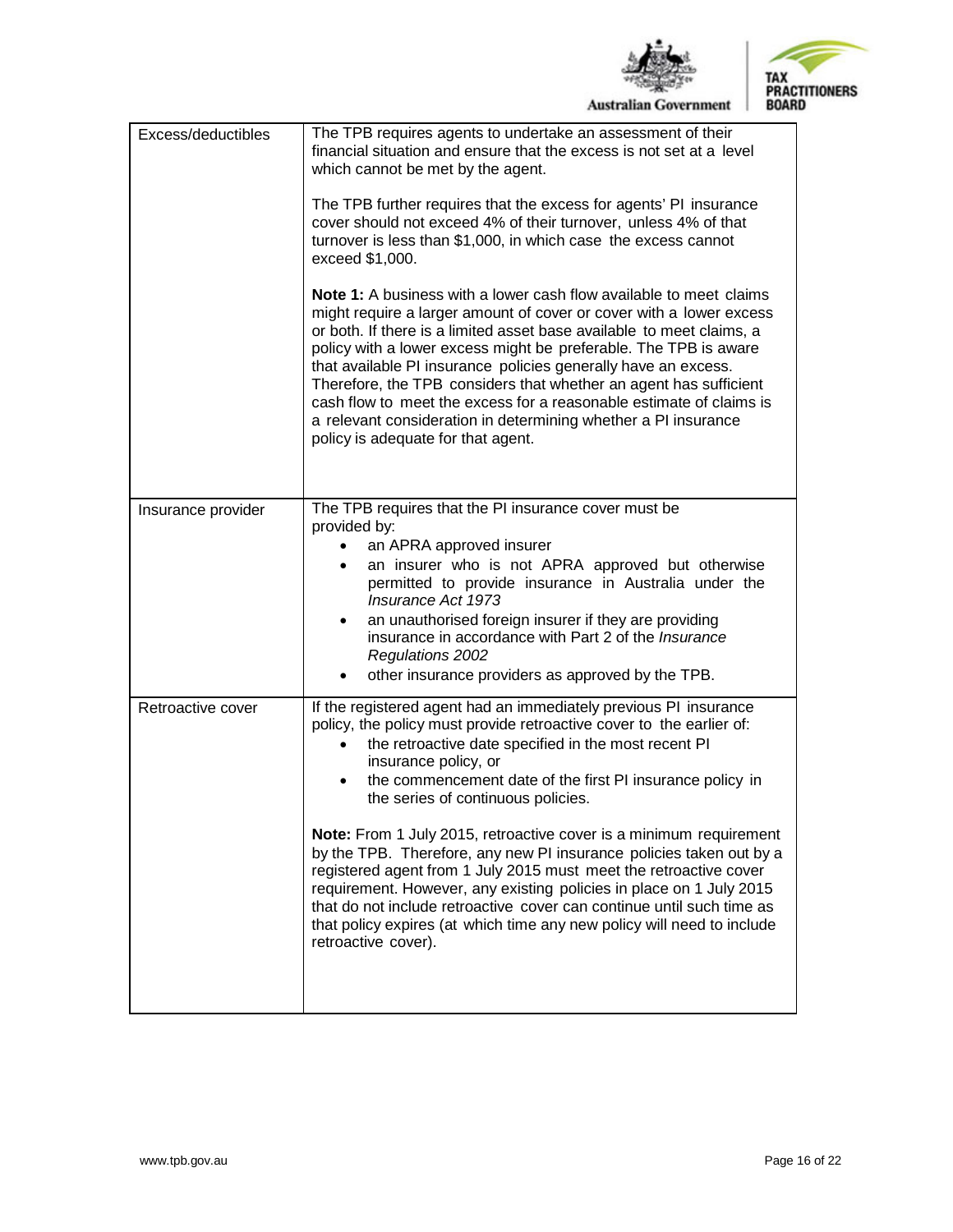

### **TPB recommendation on additional features of PI insurance cover and extensions**

There are some features of the PI insurance cover and extensions to PI insurance cover which the TPB recommends agents obtain. These are set out in Table 4 below.

| <b>Policy feature</b>     | <b>Board recommendation</b>                                                                                                                                                                                                                                                                                                                                                                                |
|---------------------------|------------------------------------------------------------------------------------------------------------------------------------------------------------------------------------------------------------------------------------------------------------------------------------------------------------------------------------------------------------------------------------------------------------|
| Fraud/dishonesty/fidelity | The TPB recommends that agents have:                                                                                                                                                                                                                                                                                                                                                                       |
|                           | .innocent party fidelity cover in respect of the actions of<br>employees or partners/directors (except sole<br>practitioner agents), and                                                                                                                                                                                                                                                                   |
|                           | .innocent party fraud/dishonesty cover in respect of the<br>actions of employees or partners/directors (except sole<br>practitioner agent).                                                                                                                                                                                                                                                                |
|                           | Note: A policy may include a term prohibiting the agent<br>from admitting liability for any claim, loss or demand.                                                                                                                                                                                                                                                                                         |
| Automatic reinstatement   | The TPB recommends agents obtain the benefit of at<br>least one automatic reinstatement, if not multiple or<br>unlimited reinstatements.                                                                                                                                                                                                                                                                   |
|                           | Note 1: Automatic reinstatement means that if the limit<br>of the policy is exhausted before the end of the policy<br>period (by reason of claims being made or paid under<br>insurance), the limit of indemnity is reinstated for the<br>balance of the period to cover any new claims that<br>might arise. This is important, as agents must ensure<br>their PI insurancecover is adequate at all times. |
| Run-off cover             | The TPB recommends that an agent obtain run-off<br>cover if the agent proposes to cease providing tax agent<br>or BAS services during their period of registration.                                                                                                                                                                                                                                        |
| Cyber insurance cover     | Once an agent has assessed the risk of a cyber-attack,<br>the TPB recommends they consider whether they<br>require additional protection against cyber threats,<br>including losses that an agent may suffer from a cyber-<br>attack (first party losses <sup>5</sup> )                                                                                                                                    |

### <span id="page-16-0"></span>**Table 4: TPB recommendations on additional PI insurance features and extensions**

<span id="page-16-1"></span>investigations to identify the source of a cyber-attack, reputational damage and costs of managing a reputational crisis and extortion costs.<br>Page 17 of 22 <sup>5</sup> First party losses resulting from a cyber-attack that an entity may suffer include 'denial of service' attack, costs of rectifying harm done (such as repairing and restoring systems that have been damaged by malicious acts), the costs of improving cyber security, undertaking forensic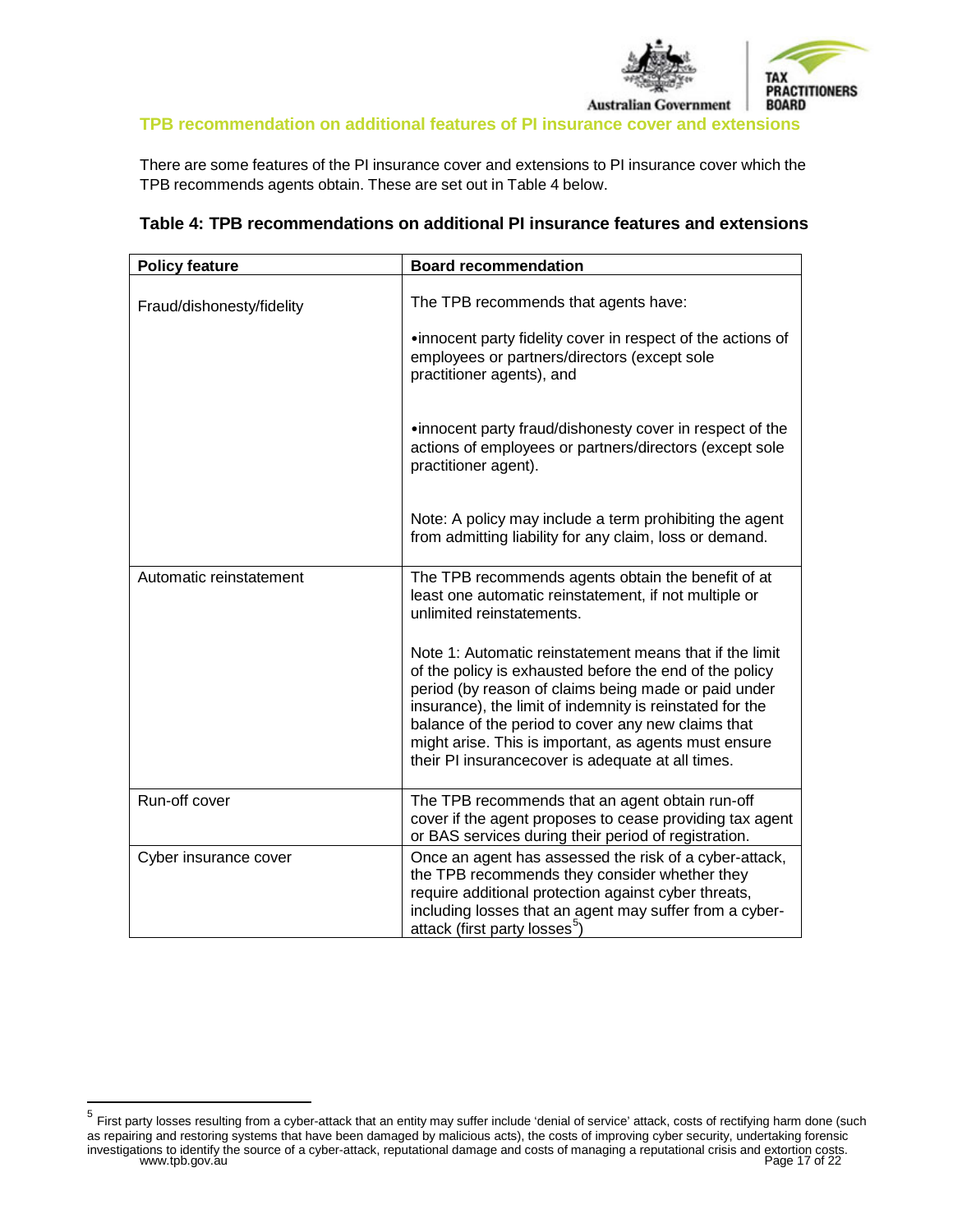

# <span id="page-17-0"></span>Applications for alternative arrangements to be considered as meeting the TPB's PI insurance requirements

# <span id="page-17-1"></span>**Application regarding alternative arrangements**

The TPB will generally grant applications for alternative arrangements to be considered as meeting the TPB's PI insurance requirements where it can be demonstrated that there are satisfactory arrangements for compensation of clients of registered agents, having regard to the policy objective and the requirements set out in this TPB(EP).

#### <span id="page-17-2"></span>**How to apply for alternative arrangements to be considered as meeting the TPB's PI insurance requirements**

Agents who wish to apply for alternative arrangements to be considered as meeting the TPB's PI insurance requirements will need to lodge an application.

An application to the TPB for alternative arrangements to be considered as meeting the TPB's requirements should address the following issues:

- 1. Which registered agents will be covered by the alternative arrangements, for example, will the alternative arrangements cover a group of related agents or an industry sector.
- 2. How the compensation arrangements that the applicant has in place do and do not meet the criteria for assessing adequate PI insurance in accordance with the TPB's requirements (see the Adequate PI [insurance](#page-8-1) cover section).
- 3. Any benefits, risks, or costs to clients arising from the agents using alternative arrangements as opposed to the TPB's general requirements.
- 4. Any circumstances particular to the agent or the industry sector which make these arrangements more appropriate than the TPB's general requirements.
- 5. Confirm that the agent will advise the TPB if the alternative arrangements are cancelled, varied or become unavailable for any reason.

The TPB will generally ask for an expert's report, for example, actuarial report to be submitted with the application to assess whether the alternative arrangements provide a satisfactory level of compensation to the clients of the agent, having regard to the policy objective and the requirements set out in this TPB(EP).

Agents who wish to maintain arrangements that were already in place before 30 June 2013 must address the same criteria as for new applications for alternative arrangements to be considered to meet the TPB's requirements.

Applications must be made in writing and sent to the Secretary of the TPB, either by:

- email to [enquirymanagement@tpb.gov.au](mailto:enquirymanagement@tpb.gov.au)
- <span id="page-17-3"></span>• post to: Tax Practitioners Board GPO Box 1620 SYDNEY NSW 2001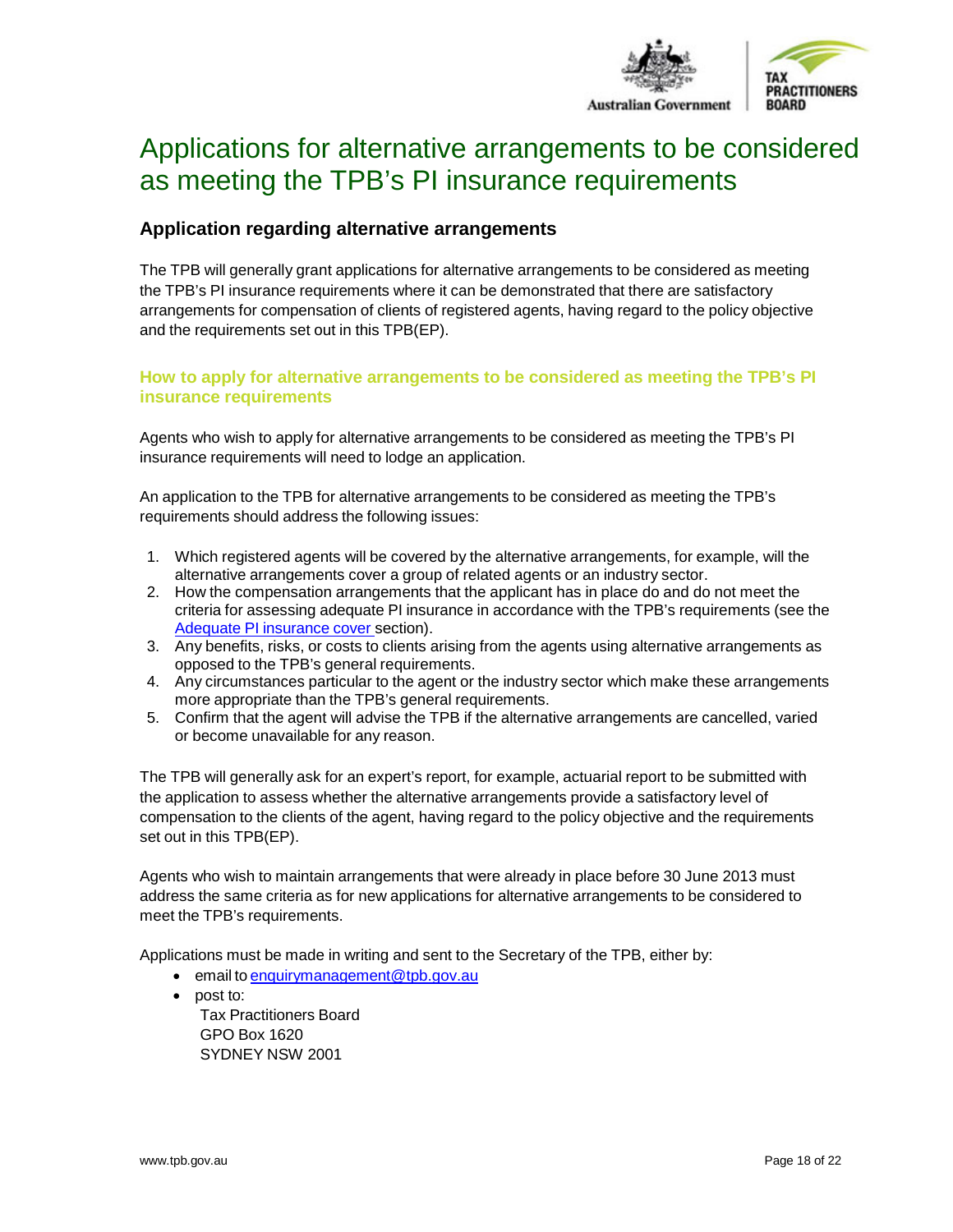

#### **How the TPB will assess applications**

The TPB will assess each application on its merits. The TPB may, if appropriate, give priority to group applications, for example, for an industry sector or sub-sector.

The TPB will only approve an application for alternative arrangements to be considered as meeting the TPB's PI insurance requirements where it can be demonstrated that there are satisfactory arrangements for compensation of clients of agents, having regard to the policy objective and the requirements set out in this TPB(EP). The TPB recognises that some alternative arrangements may in fact provide a higher level of cover.

<span id="page-18-1"></span>In considering applications, the TPB will take into account the factors used to assess adequacy of PI insurance in accordance with the TPB's requirements. This means that any alternative arrangements must also be adequate having regard to:

- volume of business in terms of turnover
- number and kind of clients
- kind/s of business
- number of employees and representatives
- degree of risk.

These factors together with any additional factors considered to be relevant should be addressed in the application made to the TPB.

An important feature of PI insurance is that it is provided by a third party, which offers some security that the arrangements will be enforceable in the event of fraud by agents or officers of the agent. Therefore, one factor that the TPB will consider in assessing alternative arrangements is the degree to which the arrangements are provided on arm's length terms.

#### **Example: Industry compensation fund**

An application for alternative arrangements to be considered to meet the TPB's PI insurance requirements proposed by an industry body may be approved by the TPB. For example, an industry body's members might wish to set up a compensation fund supported by compulsory levies of members.

This could be in addition to PI insurance (that is, there might be an arrangement to compensate clients where a member's insurance is inadequate or they cease trading or become insolvent) or instead of PI insurance. Approval of a fund would depend on the amount of compensation that would be available for clients and the circumstances in which the fund would compensate clients, as well as the overall financial resource of the fund.

The TPB encourages industry bodies who wish to do so to consider whether an alternative arrangement is appropriate for their members. The TPB is prepared to discuss any such arrangements further.

#### <span id="page-18-0"></span>**Compensation arrangements during the assessment process**

The process for consideration of an application for alternative arrangements to be considered to meet the TPB's PI insurance requirements may be time consuming to assess. Agents applying for approval of an application should continue to hold any PI insurance cover they have previously obtained or keep in place any other compensation arrangements they have previously implemented.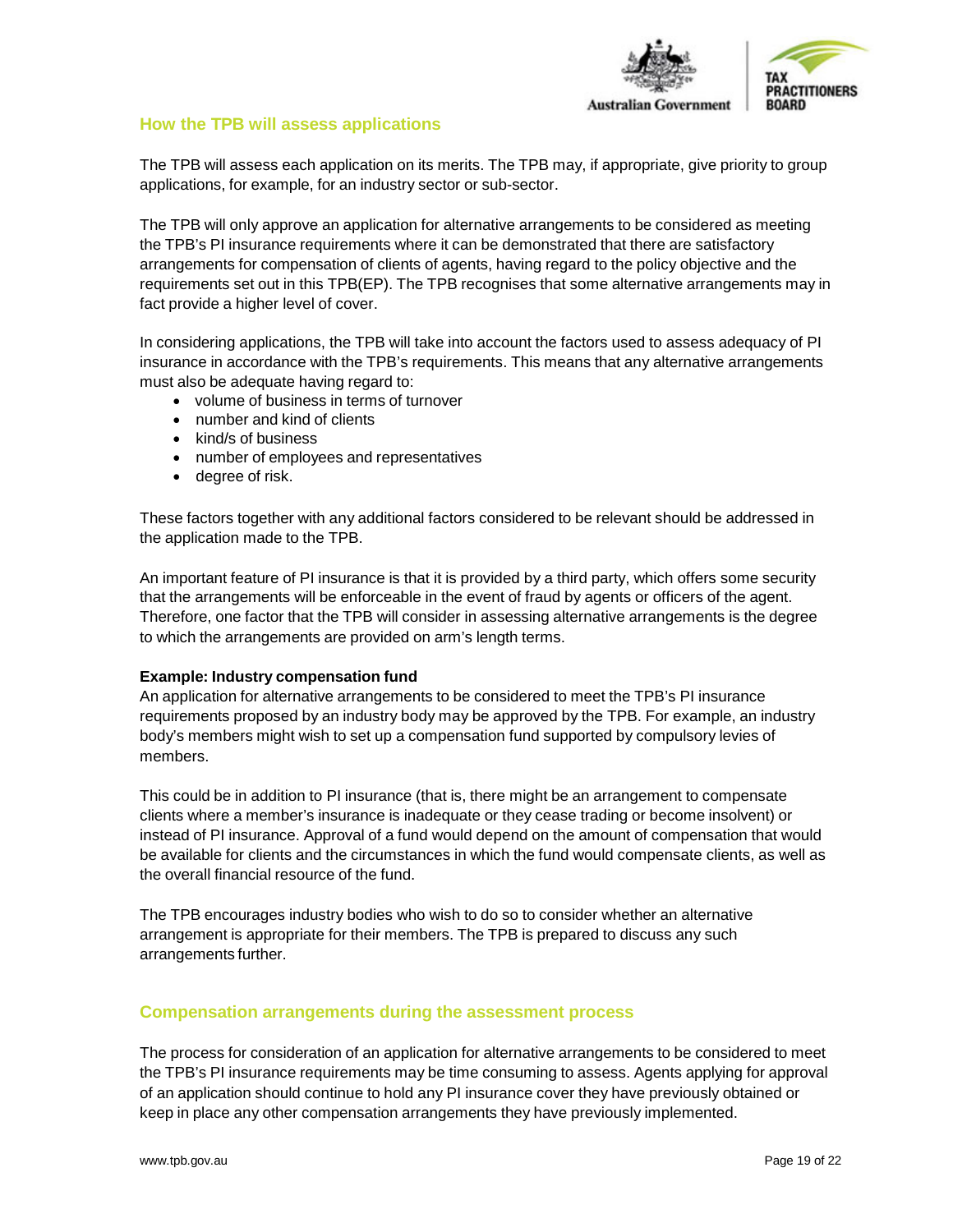

# <span id="page-19-0"></span>Key terms

The following is a list of key terms and their meaning in this document.

| Alternative arrangement        | An alternative arrangement is an arrangement that is not a<br>contract of PI insurance, but which the TPB may approve as<br>adequate to satisfy the TPB's PI insurance requirements.                                                                                                                                                                                                                                                                                                                                                                                                                                                                                                                                                                                                                                                                                                                 |  |  |
|--------------------------------|------------------------------------------------------------------------------------------------------------------------------------------------------------------------------------------------------------------------------------------------------------------------------------------------------------------------------------------------------------------------------------------------------------------------------------------------------------------------------------------------------------------------------------------------------------------------------------------------------------------------------------------------------------------------------------------------------------------------------------------------------------------------------------------------------------------------------------------------------------------------------------------------------|--|--|
| <b>Amount of cover</b>         | The amount of cover is the maximum amount of money the<br>insurer has agreed to provide for payment of claims made<br>against an agent.                                                                                                                                                                                                                                                                                                                                                                                                                                                                                                                                                                                                                                                                                                                                                              |  |  |
| <b>APRA</b>                    | <b>Australian Prudential Regulation Authority</b>                                                                                                                                                                                                                                                                                                                                                                                                                                                                                                                                                                                                                                                                                                                                                                                                                                                    |  |  |
| <b>Automatic reinstatement</b> | In the event that the limit of indemnity (amount of cover) is<br>depleted (reduced) by a claim or series of claims that equal the<br>limit of indemnity under the policy, the limit of indemnity is<br>automatically reinstated.<br>Depending on the number of reinstatements provided by the<br>policy this clause can provide indemnity for multiple claims<br>during the year where the total of these claims exceeds the<br>policy limit of indemnity. It is important to note that no one<br>claim payment by the insurer will exceed the policy limit of<br>indemnity.<br>For example, if an insured entity purchases a policy with a<br>\$250,000 limit of indemnity and the policy contains one<br>automatic reinstatement, the policy provides cover for claims<br>aggregating up to \$500,000 during the period of insurance,<br>subject to any one claim being no greater than \$250,000. |  |  |
| <b>BAS</b> service             | Has the meaning given to it in section 90-10 of the Tax Agent<br>Services Act 2009                                                                                                                                                                                                                                                                                                                                                                                                                                                                                                                                                                                                                                                                                                                                                                                                                   |  |  |
| <b>Civil liability</b>         | Civil liability is liability of one party to another arising out of civil<br>law, as opposed to criminal law. There are generally four<br>branches of civil law:<br>tort law (the common law torts of negligence,<br>1.<br>nuisance, and defamation)<br>contract law (breach of contract)<br>2.<br>3.<br>statutory law (for example, the Competition and<br>Consumer Act 2010)<br>equity - (a system of law based on the principle of<br>4.<br>'fairness' designed to furnish remedies for wrongs<br>which were not legally recognised or for which no<br>adequate remedy was provided by the common law).<br>A civil liability wording ordinarily covers all four branches of civil<br>law. However, the policy only responds to civil liability for<br>claims arising from the conduct by the insured of the nominated<br>professional services stated in the policy schedule.                     |  |  |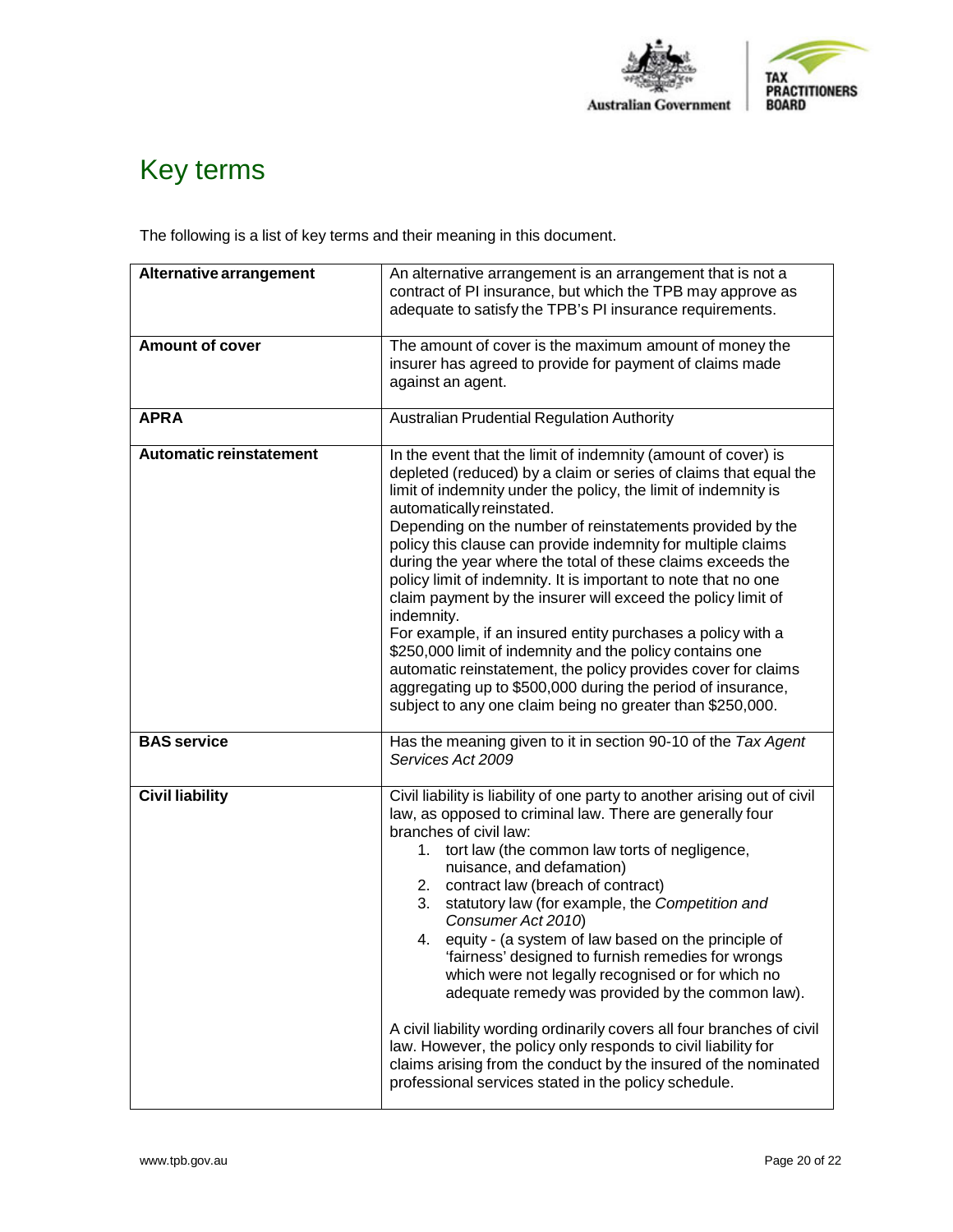



| <b>Code of Professional Conduct</b><br>(Code) | The Code is contained in section 30-10 of the Tax Agent<br>Services Act 2009 (TASA). It sets out standards of professional<br>and ethical conduct which agents must comply with.                                                                                                                                                                                                                                                                                                                                                                                                                 |
|-----------------------------------------------|--------------------------------------------------------------------------------------------------------------------------------------------------------------------------------------------------------------------------------------------------------------------------------------------------------------------------------------------------------------------------------------------------------------------------------------------------------------------------------------------------------------------------------------------------------------------------------------------------|
| Costs exclusive (or costs in<br>addition)     | Legal/defence costs cover does not form part of the amount of<br>cover that is used to pay a claim as opposed to costs inclusive<br>where the legal/defence costs cover forms part of the same<br>amount of cover that is used to pay a claim.                                                                                                                                                                                                                                                                                                                                                   |
| Cover/coverage                                | Agents are only required to have PI insurance cover to meet<br>the TPB's requirements. This may mean that they do not<br>actually hold their own PI insurance policy, but rather are<br>covered by the PI insurance policy of someone else. For<br>example, an individual registered agent who is an employee of<br>a registered company agent would likely be covered by the PI<br>insurance policy held by the employer registered company<br>agent, therefore the individual would not have to have their<br>own PI insurance policy in order to meet the TPB's PI<br>insurance requirements. |
| Excess (also known as<br>deductible)          | The first part of a loss, which is borne by the insured. The<br>insured is responsible for the loss up to the deductible/excess<br>amount and the insurer pays the remainder of the loss up to<br>the policy limit. The excess can be inclusive or exclusive of<br>costs and expenses.                                                                                                                                                                                                                                                                                                           |
| <b>Exclusion</b>                              | A provision of an insurance policy that precludes coverage in<br>particular circumstances                                                                                                                                                                                                                                                                                                                                                                                                                                                                                                        |
| Fraud/dishonesty cover                        | Covering claims made against innocent insured against civil<br>liability for compensation resulting from fraudulent, dishonest<br>or criminal acts. Cover will not extend to the perpetrator of<br>such fraudulent, dishonest or criminal act.                                                                                                                                                                                                                                                                                                                                                   |
| Innocent party                                | Some cover, such as fidelity and fraud/dishonesty will only<br>extend to the insured agent if they were an innocent party, that<br>is, they were not responsible and had had no prior knowledge<br>of the conduct that led to the claim.                                                                                                                                                                                                                                                                                                                                                         |
| <b>Insured</b>                                | Any person who is covered by the PI insurance policy                                                                                                                                                                                                                                                                                                                                                                                                                                                                                                                                             |
| <b>Insurer</b>                                | The entity providing the PI insurance policy                                                                                                                                                                                                                                                                                                                                                                                                                                                                                                                                                     |
| Legal/defence costs                           | The costs associated with defending a claim for civil liability                                                                                                                                                                                                                                                                                                                                                                                                                                                                                                                                  |
| <b>Minimum requirements</b>                   | Minimum requirements means the amount and terms of cover<br>that the TPB requires to be included in the insurance coverage<br>of a registered agent, as specified by the TPB from time to<br>time.                                                                                                                                                                                                                                                                                                                                                                                               |
| <b>Pl</b> insurance                           | Professional indemnity insurance                                                                                                                                                                                                                                                                                                                                                                                                                                                                                                                                                                 |
| PI insurance requirements                     | The overall description of the TPB's PI insurance requirements<br>that are set out in this document.                                                                                                                                                                                                                                                                                                                                                                                                                                                                                             |